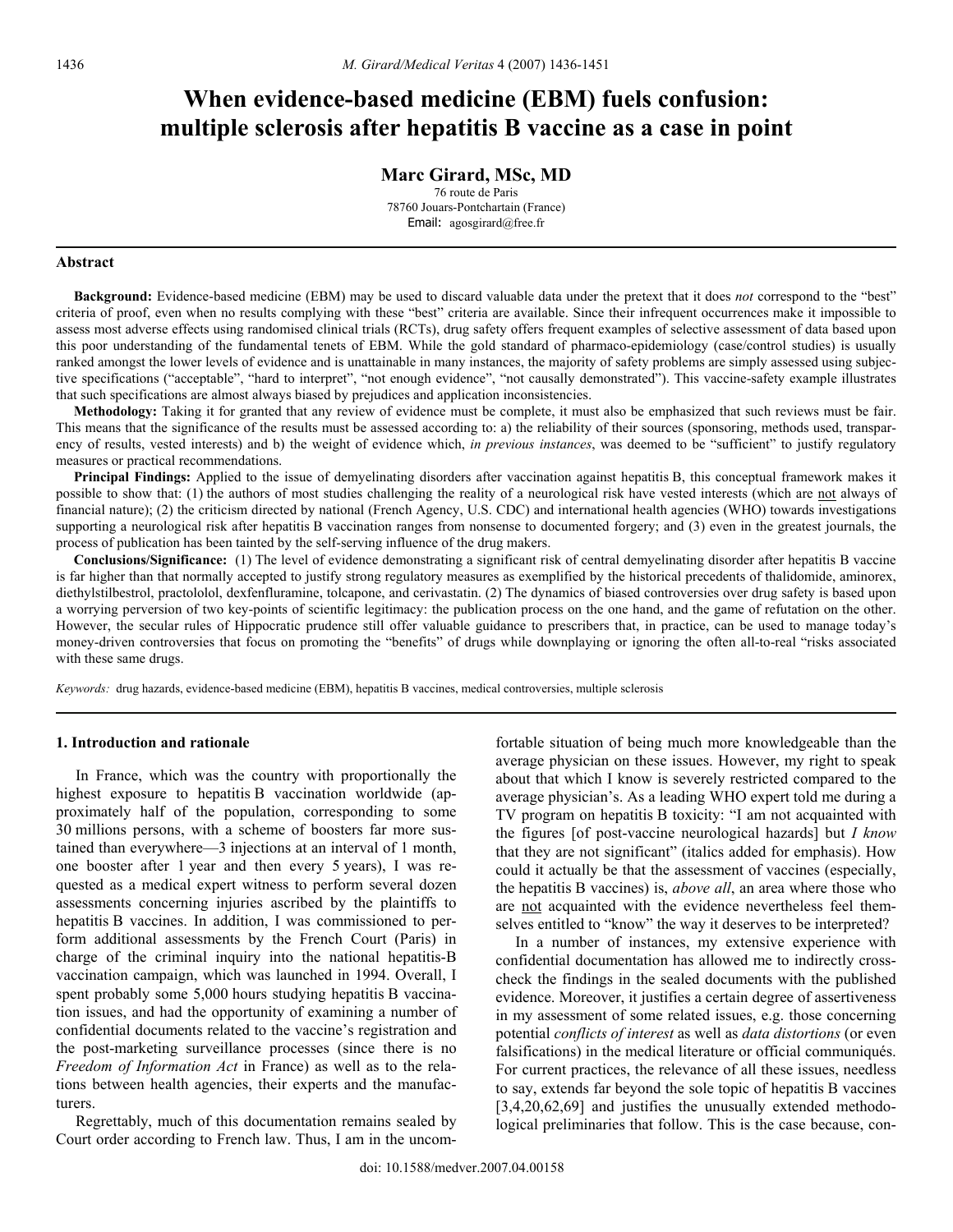trary to Popper's contention, method is the way sciences can justify their epistemological status [42].

# **2. Methodological preliminaries**

# *2.1 EBM as a new source of confusion in medicine*

 Although evidence-based medicine (EBM) was introduced 15-20 years ago as a new paradigm in order to root medical practice more deeply into scientific rationality, poor understanding of its principles often leads to a regrettable mistake: in the quest for "the best available evidence", the emphasis should be on the "available" evidence and not on "the best".

 Having missed this crucial point, most health professionals now stand their ground with a naïve, but damaging, disdain for all data which is not derived from some prospective randomised controlled trial (RCT). This is the case because they have erroneously been taught to recognize RCT as a "gold-standard" for health-effect data.

However, their RCT orthodoxy is a problem because:

- $\triangle$  A number of RCTs are simply not reliable in the way they were designed, executed, or analyzed. [**Note:** This reality is exemplified by the well-recognized fact that those RCTs supported by interested parties usually have more favorable outcomes than those supported by independent bodies]
- RCTs are not always feasible. [**Note:** This reality is quite clear with contraceptives (for ethical reasons), or with some safety issues (which would require unrealistic sample sizes).]
- $\triangle$  Those who have the regulatory or financial responsibility for performing RCTs, (or, at least: investigations complying with the minimum standards for such) may be reluctant to conduct the requisite RCTs, because they may have good reasons to be anxious about the results. [**Note**: In one of the latest French official communiqués (Nov 29, 2005) on the safety of hepatitis B vaccines, one expert of the drug Agency criticized the manufacturers for "their lack of investigations regarding experimental research on the multiple sclerosis (MS) risk since the beginning of the national post-marketing surveillance investigation [June 1994]." It probably escaped this governmental expert that the implicit ramifications of such an acknowledgment of failure went beyond the sole manufacturers: If the shortage of appropriate investigations by the vaccine makers was serious enough to justify criticism from a governmental health agency, why did the latter not use its legal right to withdraw the drug from the market, or to suspend it until the requisite "best evidence" was available?]

 In the real world, even *modest* evidence, when available, is more reliable than "the best" evidence, when such is not available (whatever causes may account for this unavailability). Therefore, when discussing "evidence of safety" in EBM, it is clear that the emphasis, in EBM, should be on the "available evidence" as opposed to the usually unavailable and, in some

cases, undoable but presumed "best"—well-designed RCT— "evidence."

 On the other hand, whereas it has long been recognized that subjective specifications have no place in medicine as far as frequencies are concerned [64], EBM—in spite of its founders' devotion to improving the scientific status of medicine—has, in practice, often been used to justify the use of unscientific subjective evaluations to assess whether evidence is, or is not, "acceptable." This practice is justified using the pretext that EBM permits the use of subjective specifications to qualify the methodological reliability of available results. The following two illustrations underscore the inherent flaws in using this pseudoscientific approach.

# **1: Selective use of the occupation of the study group to invalidate adverse-effect findings**

 After the publication by Hernan *et al.* of a case/control study on the risk of MS after hepatitis B vaccination [50], the World Health Organization (WHO) [90] remarked that this study was performed in the UK, a country where the practice of vaccination was targeted towards high-risk individuals, and concluded accordingly that the study population *might* have included health care workers who "cannot be regarded as a representative sample of the general population."

 However, the WHO experts did not explain why they did not raise the same objection regarding the Ascherio *et al.* study [5] whose population was exclusively made of nurses!

 It is extremely difficult to understand why a *hypothetical*  inclusion of *some* health care workers would be likely to spoil the "available evidence" of a study showing an impressive increase in the post-vaccine neurological risk, whereas the *definite* inclusion of a population *entirely* composed of nurses would make no difference in a study which failed to find such a risk.

## **2: Soundness of the database used (VAERS) depends on the outcomes reported by the study**

 Some time ago, authors whose devotion to systematic immunizations need no confirmation (Zhou W, Pool V, Iskander JK *et al.*) published a study devoted to vaccine safety which concluded that the U.S. Vaccine Adverse Event Reporting System (VAERS) was not only important for detecting vaccine-associated adverse events, but also for "reassuring the general public concerning the safety of a new vaccine, as in the safety assessments of varicella vaccine and hepatitis A." [92]

 Likewise, when researchers from the FDA reaffirmed the safety of hepatitis A vaccine after a review of data from the VAERS, the database REACTIONS (accession number: 800686009) referred to this study under the headline: "VAERS data reaffirm safety of hepatitis A vaccine".

 In spite of this robust optimism on the reliability of the VAERS in so far as it is likely to "reassure the general public" or to "reaffirm safety of vaccines", the methodological requirements of governmental experts or agencies concerning the quality of the evidence stemming from VAERS can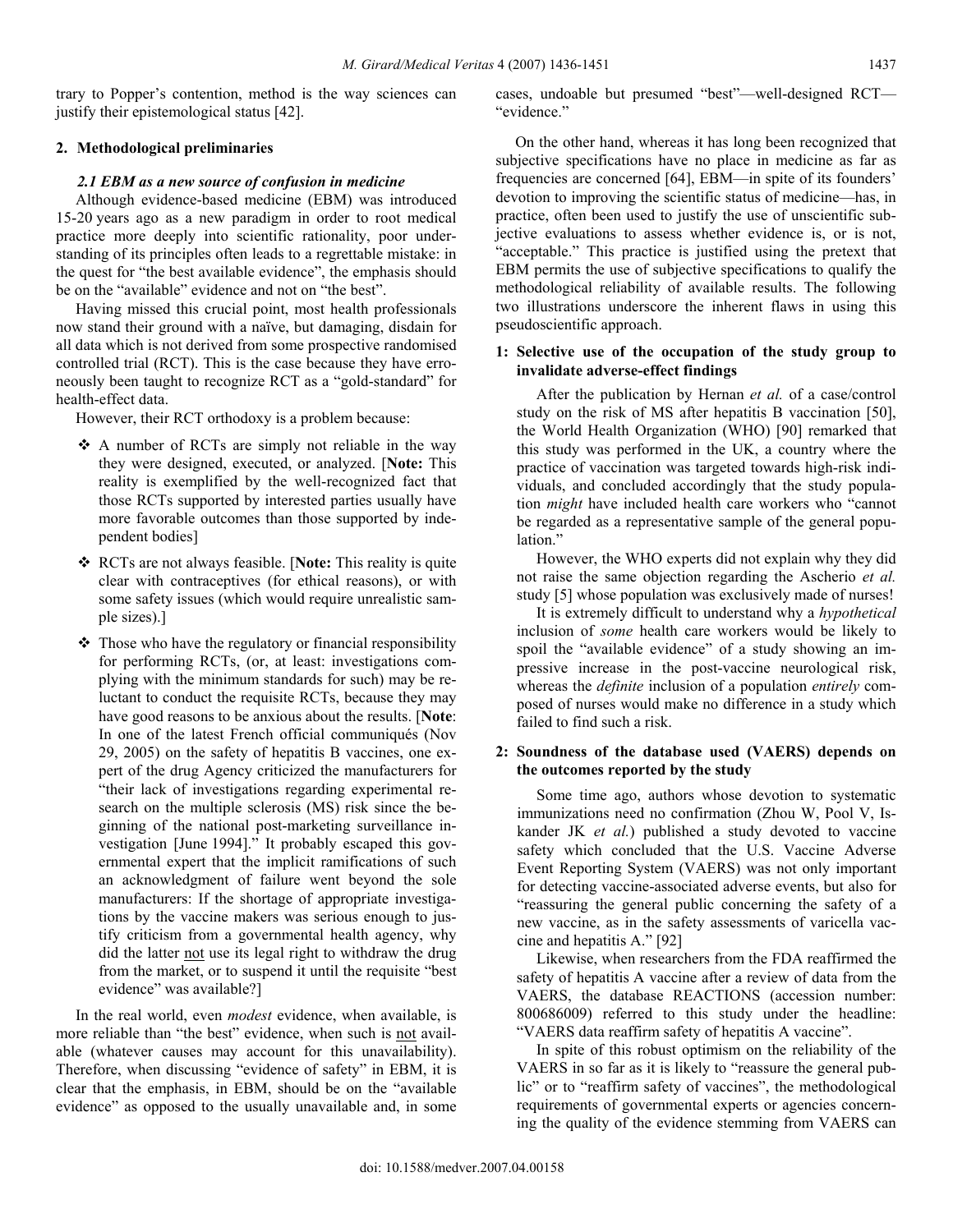undergo dramatic change when the outcomes do not support the "safety" of vaccines.

 For example, after an analysis of VAERS data suggesting that cerebellar ataxia, autism, mental retardation and permanent brain damage were significantly increased following MMR vaccination [33], the UK Medicines and Healthcare Products Authority immediately issued a strong statement dismissing the findings on the basis that "the authors failed to consider the limitations and biases inherent in VAERS data (...)."<sup>[1](#page-2-0)</sup>

<span id="page-2-4"></span><span id="page-2-3"></span> When viewing clinical practice through an EBM filter, it is obvious that investigations corresponding to the alleged "best" methodological standards are lacking or *not* appropriate for most of our everyday needs—especially where safety issues are at stake. It is precisely in such situations that the fundamental requirement of EBM should be put into practice – what is the best *available* evidence **NOW**? – Instead researchers in vaccine studies continue to apply inappropriate subjective specifications and actually go no further than such lax practices until the "the best" evidence becomes available, which, in a number of instances, will probably *never* happen. This is why good reviews, open studies or retrospective investigations based upon observational evidence, when available, may be *better*—if not *the*  best—compared with more rigorous contributions which have not been, or *cannot* be, undertaken for one reason or another [71], as the following striking example clearly illustrates.

 In France, there exists a cohort of *paediatric* MS cases gathered since 1990, including now about 500 cases some of them with the disease developed as early as at *2 years of age* or even before. Since the blackout on relevant information is complete and the investigators have stubbornly refused to communicate relevant information publicly, it is difficult to guess the percentage of underreporting in this already substantial size cohort. However, in a private talk during winter 2004, I heard the General Director of the French Agency acknowledge that this situation was a very significant concern. Yet, it seems plain that, regarding a disease which is normally an extremely rare occurrence in children (and even more in young children), the blatant chronological coincidence of this frightening burst of pae-diatric MS with a peak of hepatitis B vaccinations<sup>[2](#page-2-1)</sup> represents *in itself* a strong indicator of causation.

<span id="page-2-2"></span> However, rather than recognizing this epidemiological evidence, public health officials now struggle to maintain that such a long delay (more than 13 years!) without proper regulatory action was indeed required so that they could perform the rigorous EBM-required case/control study, the results of which are still *not* available but may, as a preliminary assessment, be anticipated as reassuring.

 In terms of EBM, the level of proof derived from a case/control study is higher than that stemming from observational epidemiological evidence, isn't it? Thus, this is a perfect illustration of the way EBM principles may be perverted to falsify clear evidence from epidemiological observations.<sup>[3](#page-2-2)</sup> [**Note**: Since the vaccination campaign was performed in such confusion that in a number of instances, immunizations were not recorded in the children's medical dossier, it is easy to anticipate how a the results of a case/control study may be distorted as compared to the simple observation of an epidemic increase of paediatric MS cases following a mass campaign of vaccination in this age group.]

## *2.2 EBM as a measure of certainty about causation*

 In medical practice, the concern about "evidence" is implicitly related to a causal demonstration: even if everybody knows (or should know) the gap between statistical and causal inference, the former takes its place in clinical research by being used (rightly or wrongly) as a surrogate of the latter. What would be the point of performing a trial to show that use of drug *A* is associated with a statistically significant improvement if no one were inclined to consider that administration of *A* will *cause* a clinical benefit?

 It is another epistemological paradox to hear manufacturers or health agencies so frequently contending that "statistical increase in the frequency of an adverse event Y in people receiving a drug X cannot be taken as establishing a causal relation between X and Y." Yet, the wealth of the pharmaceutical industry is *exclusively* based upon the unchallenged assumption that any (even marginal) statistical increase in the frequency of such or such favourable clinical outcome in people receiving X justifies resounding marketing presenting the prescription of X as the obvious *cause* of this clinical improvement. For example, recent controversies about the benefits of antidepressants were solely related to the question of whether their use was associated with an improvement as compared to placebo, and never to the causal meaning of such an improvement inasmuch as it would be assessed as *statistically* significant *versus* placebo.

 Contrary to a widespread belief, however, science is not focused on causal certitude—and excessive concern over this issue in medicine might be an indicator, among others, of its problematic status as a scientific practice [76]. As stated by the

 $\overline{a}$ 

<span id="page-2-0"></span><sup>1</sup> Statement from the Medicines and Healthcare Products Regulatory Agency (MHRA): study on safety of MMR vaccine by Geier and Geier - conclusions are not justified. Internet-Document, page (2 pages), 22 May 2003 (REACTIONS accession number 800888954).

<span id="page-2-1"></span> $2^2$  The official launch of the immunization campaign was in Sept. 1994; but as usual in similar situations, paediatric vaccinations started to increase at least from 1993 onwards, driven by the manufacturers' sales and marketing pressures.

<sup>&</sup>lt;sup>3</sup> Since, in post-marketing surveillance, underreporting generally conceals the real fluctuations of frequency in a given disease, it is easy to understand that the only situation where spontaneous/voluntary reporting may have a significance in terms of drug-induced causation is when the baseline incidence of the reported disease is extremely low (which was the case with phocomelias after thalidomide, or with vaginal adenocarcinomas in *young* females after diethylstilbestrol): this is precisely the situation with *paediatric* MS, especially in the youngest children. Amongst others, a worrying indicator of the non-reliability of the surveillance performed by the French Agency is that its experts focused the majority of their attention on reports in young adults (the age group where the background noise with MS is at its peak) [25] while ignoring neurological cases reported in young children—the exact opposite of what should have been done.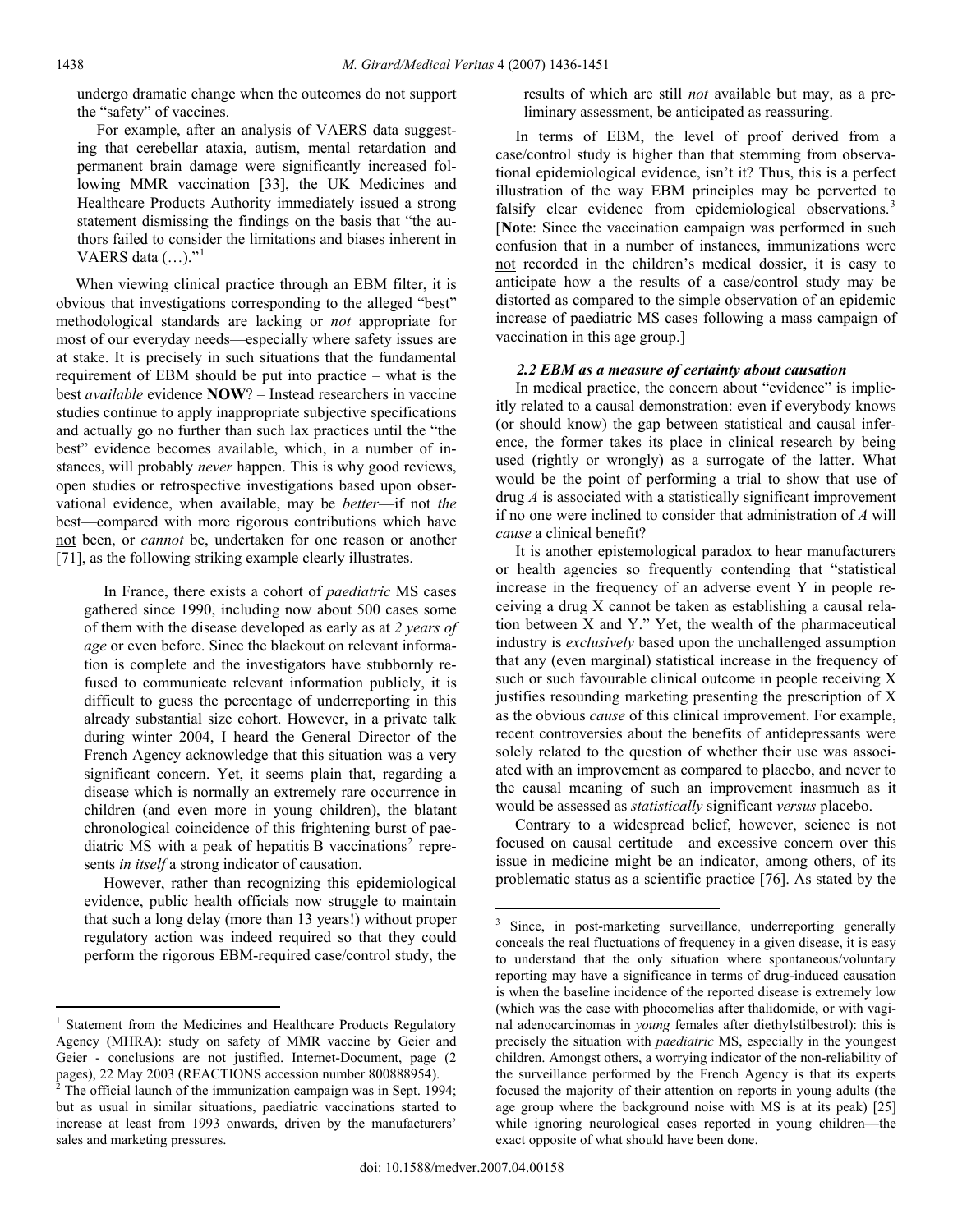anthropologist Lévy-Strauss, who characterized magic as a "theory of causation", obsession with causal certitude is a feature of the primitive mentality  $[57]$ <sup>[4](#page-3-0)</sup>. On the other hand, the scientific mind appears far more relaxed in this regard, attempting to quantify uncertainty (e.g., using statistics) rather relying on misleading explanations (e.g., gods, demons, spirits, miasmas) to maintain the illusion of a known causation. Thus, in contrast to primitive mentality, one could say that scientific modernity is characterized by an ability to *tolerate* uncertainty.

 As an eloquent precedent, it may be recalled that "uncertainty" was for a long time the defense of tobacco manufacturers, whereas the scientific demonstration of smoking hazards has been the victory of those able to deal with uncertainty (namely: the epidemiologists). Thus, as confirmed by a number of recent drug litigations, the argument on "causation and science" [87] is becoming one of the most dangerous forms of fundamentalism in modern society [36].

 Whereas, convergent investigations from *post-mortem* studies show that society is still ready to pay a high price for a medicine which has a rate of significant errors in diagnosis higher than 20% [15], evidence from Courts suggests that the chief protagonists of this kind of medicine—drug manufacturers in particular—claim they should have no liability unless their mistakes are demonstrated with a 100% degree of certainty [21], that is with a zero-level of error.

 Yet, although manufacturers, or their supporters, behave as if they were "causation" fundamentalists, when faced with the hazards of their drugs [36], they are clearly more tolerant with uncertainty where the efficacy of their drug products is concerned [54,61]. Thus, in forensic medicine and regulatory pharmaceutical practice, exaggerated concern about "certitude" in causation [87] undermines both patient protection certainty and any expectation or promise of reasonable compensation for the actual victims of toxic hazards, which was certainly not the aim of the legislator.

 Faced by this serious societal issue, the medical expert witness should not deceive the judges or the public in mimicking manufacturers with their undue concern about causation, **but simply compare the level of certainty in the case at hand with the level usually considered as "sufficient" by drug specialists or health agencies.**

 What does it mean, however, to say that evidence is "sufficient"?

 A first criterion for assessing whether a causal relationship in respect of a drug is, or is not, "sufficiently" demonstrated is to assess available evidence for the case at hand as compared with that historically required in prior cases to justify significant regulatory or judicial measures.

 For example, whereas *hundreds* of case reports have been published in developed countries on the hazards of hepatitis B vaccine [40]—a drug normally administered to people in perfect health in the hope of preventing the extremely rare occurrence of *complicated* hepatitis B—, only *three* published cases (of dubious causality) of he-

 $\overline{a}$ 

patic reactions worldwide were deemed as sufficient by regulatory agencies to justify the withdrawal of tolcapone [19]—a quite useful anti-Parkinson drug prescribed where severely disable patients might have been willing to accept a high level of risk in the hope of even a modest benefit…

 After the publication of the previously mentioned case/control study by Hernan *et al.* [50], showing a 3.1 fold increase in the risk of multiple sclerosis (MS) related to hepatitis B vaccination, a number of medical experts—like most health agencies including the U.S. CDC [16], the French drug Agency<sup>2</sup> as well as the WHO [88]—pointed out that the results of this investigation depended on 11 cases only, such sample size being obviously "too small to draw definitive conclusions."

 Regardless of the underlying misconception about the cardinal issue of *statistical power* behind this statement (see section 3.3), let us recall the precedent of a study by Herbst *et al.* [46] which, *for the first time*, showed the risk of inducing adenocarcinoma of the vagina in young females previously exposed *in utero* to the drug known as diethylstilbestrol (DES). Published in 1971, before EBM was available to undermine epidemiological evidence of risk, this case/control study had dramatic consequences since, *within a few weeks*, the FDA once and for all withdrew the indication of DES in pregnant women and a drastic compensation scheme was soon introduced for the benefit of victims, the cost of which was to be paid by the involved manufacturers in proportions corresponding to their market shares.

 Yet, the evidence from this investigation—henceforth referred to as a milestone in almost every textbook of epidemiology—rested on *eight* cases (seven of whom were exposed to DES) and 32 controls, as compared to the investigation of Hernan *et al.,* which included 163 cases (11 of whom were exposed to hepatitis B vaccine) and 1,604 controls.

 In the same line of thought, it may be remarked that the only investigation on immune markers of a potential toxicity of hepatitis B vaccine which was co-sponsored by a manufacturer and the French regulatory authority [67]—the results of which were, coincidentally, totally reassuring—included a total of 12 subjects (*versus* 1767 in that of Hernan *et al*.) and no control. Yet, I am unaware of any official skepticism regarding this "vaccine supportive" study.

 Another criterion that can be taken into consideration is based on the so-called "benefit/risk ratio." Since, from a regulatory as well as a legal standpoint, the acceptability of a drug depends on its benefit/risk ratio, the level of certainty deemed by manufacturers or regulatory bodies as "sufficient" to guarantee the benefit may be used as an indicator of the level of certainty which should be normally required to justify significant concerns about the risk. Let us consider the following two illustrative cases.

 As stated previously, the inclusion (although hypothetical) of health workers in the study by Hernan *et al.* [50] triggered

<span id="page-3-0"></span><sup>4</sup> Translated in English as *The Savage Mind (Nature of Human Society)*, The University of Chicago Press, 1966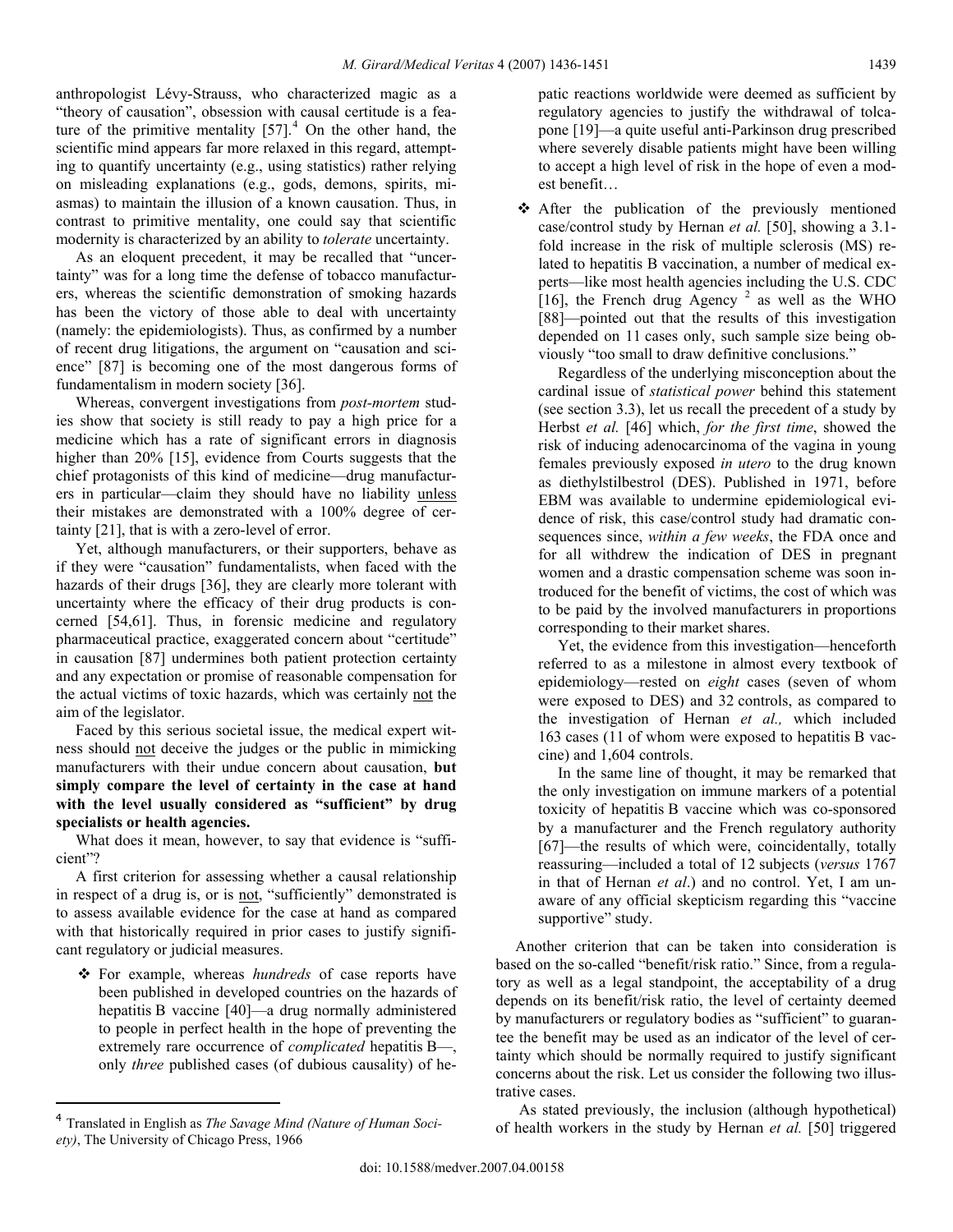uncompromising skepticism from the WHO experts regarding the extrapolation of safety concerns to "the general population". In contrast, however, it would be hard to find any expression of concern by the WHO with respect to the uncritical extrapolation of favorable efficacy results of vaccines which, notoriously, were mainly developed in high-endemic countries, with quite specific modes of contamination, risk factors as well as individual reactions to infectious aggressions.

 One need only read the U.S. *Physician Drug Reference* (PDR) to notice that the duration of the safety studies performed during the development of Engerix  $B^{\infty}$  did not exceed *four* days—a classical duration in vaccine investigations. However, this 4-day safety-study duration seems fairly "optimistic," however, for the assessment of potential long-term adverse reactions such as MS, autoimmune hazards, etc. Obviously, it is not only "optimis-tic but also illogical<sup>[5](#page-4-0)</sup>, because it is very difficult to understand how—without investigations of a reasonable duration—one might give a vaccine credit for *beneficial*  immune effects in the long term (i.e., a presumed durable immunity against hepatitis B virus) without any concern about *deleterious* immune effects (e.g., auto-immune reactions) in the same long term. Incidentally, if the postmarketing surveillance system of vaccines has such "inherent limitations" as those pointed out by the UK regulatory authority (see footnote [1\)](#page-2-3), then it is completely *irresponsible* on the part of the same regulatory bodies to allow wide marketing of these products considering the striking lack of long-term safety data collected by the developing firm during their pre-marketing development. At a minimum, Hippocratic prudence should prevail and the requisite long-term safety data should be collected before allowing unlimited exposure to such drugs.

 Thus, whereas regulatory agencies or legal courts should obviously not require a level of evidence regarding safety issues higher than that usually accepted from the manufacturers to register their vaccines, it is plain that this level of evidence is, *at best*, **extremely rare**.

## *2.3 EBM as a tool to overcome medical controversies*

 Since its very beginning, the world of sciences has been regulated by the "*publish or perish*" rule and by the Darwinian dynamics of citation by peers. This subtle equilibrium, which is certainly open to criticism but crucial for the epistemological perpetuation of the system, is obviously polluted by those who have the financial power of amplifying the importance of an individual by extensive duplication or selective quotation of his or her results [37].

 So, taking it for granted that, for *each* significant paper likely to cast doubt on the benefit/risk of a drug or a class of drugs, the manufacturers with an interest are certainly capable of triggering or influencing a vast number of published refutations (under the form of poorly designed studies, biased editorials, selective reviews, false meta-analyses or pseudo- "consensus conferences"), any serious reviewer must carefully avoid the trap of evidence "by weight"—as manufacturerdriven evidence is obviously far more weighty than that from independent researchers. As a case in point, let us consider once more the issue of neurotoxicity after hepatitis B vaccination.

 Until now, no less than six case/control studies on the risk of multiple sclerosis have been performed worldwide, five of them published in peer-reviewed literature  $[5,23,50,82,83]$ <sup>[6](#page-4-1)</sup> Of these six studies, five failed to show a *statistically significant* increase in the relative risk of MS after hepatitis B vaccination, whereas that of Hernan *et al.* [50] found a 3.1-fold increase. As recalled above, this study by Hernan *et al.* was harshly criticized by most national or international health agencies, which used the discrepancy in available results to deny that any reliable evidence of a neurological risk had been proved. Besides the fact that this denial does not explain why the agencies of the same governments did agree, some years before, to include a neurological risk in the vaccines' summary of product characteristics (SPCs), this mode of reasoning was inadmissible as demonstrated below.

If, during a criminal inquiry, a prosecutor was confronted with six witnesses, where, for the same facts, five of them supported a version A and one supported a version B of the crime, there would be an outcry or a roar of laughter if, without any assessment of the witnesses veracity or reliability, this prosecutor ruled either that: (1) version A is the true one (law of the majority), *or* (2) the inquiry must be terminated due to discrepancies between both versions (law of uncertainty).

Yet, however obviously inappropriate they may appear, both rulings are those of health agencies or most medical experts who, as far as the neurotoxicity of hepatitis B vaccines is concerned, contend either that: (1) overall, evidence is against any potential of neurotoxicity [88], *or* (2) discrepancies in available studies makes it impossible to assert anything reliable on the subject [47].

To return to our example, what would be expected of the prosecutor in such a situation? Simply to assess *in a critical manner* the respective values of these contradictory pieces of evidence: is this witness reliable, has he himself a criminal record, has he any kind of personal interest in version A or version B, did he testify while being under any kind of pressure, etc?

Exactly the same reasoning should be expected from a medical expert requested to assess the neurotoxic potential of hepatitis B vaccines, according to the methodological principles of EBM [72]. Incidentally, it is interesting that the intellectual framework which is now considered as an "epistemological revolution" in medical reasoning—evidence-based medicine is based upon the word "evidence" which, in English (so far as

 $\overline{a}$ 

<span id="page-4-1"></span><span id="page-4-0"></span> $5$  Regrettably, scientific thinking does not seem a natural pre-requisite in the field of vaccine development. In a job advertisement issued by Sanofi-Pasteur on April 2007 for "clinical team leaders" in this field ("one of the most exciting sectors of the pharmaceutical industry"), it is clearly stated that although potentially "very useful" (indeed), "an understanding of the clinical aspects of infectious diseases—virology, immunology or microbiology—would be (…) not essential", especially as compared to other more appropriate qualities such as "excellent presentation and communication skills."

<sup>&</sup>lt;sup>6</sup> The sixth was only published as an abstract [78].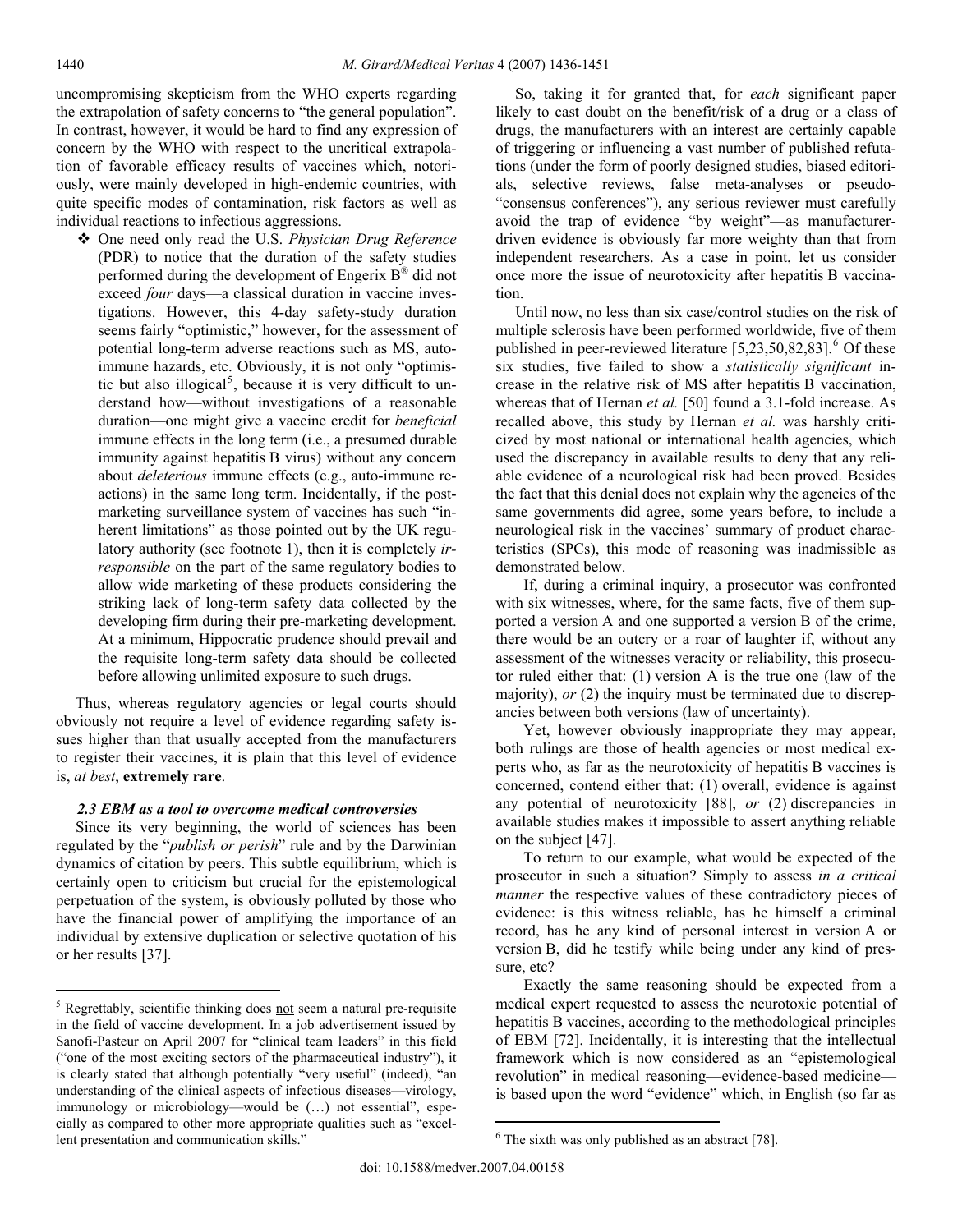I know), has a marked judicial connotation. This is not a coincidence, as the frame of mind is exactly the same: To establish an inviolable requirement for a similar critical assessment of all available evidence.

 Thus, when we *critically* consider the six available case/control studies with respect to their reliability, one obvious aspect dawns crucial to evaluating evidence. With respect to reliability, five of the six—by a coincidence, the five which failed to demonstrate a neurological risk!—have authors or sponsors with an obvious prejudicing interest in contending that there is no significant problem with the safety of hepatitis B vaccines:

- $\triangleq$  One was sponsored by a manufacturer [5],
- Three were organized and co-authored by members of the French health administration [78,82,83] and
- One, although regrettably silent on its sponsoring, was co-authored by CDC employees [23].

<span id="page-5-1"></span>Thus, it is obvious that, when health agencies such as the French AFSSAPS or the U.S. CDC have spent much energy on the promotion of massive vaccination against hepatitis B, they may be biased against recognizing the devastating conse-quences of this promotion.<sup>[7](#page-5-0)</sup> In contrast, the remaining case/control publication, Hernan *et al.*'s study, [50] is the only one with independent financial support and no obvious conflicts of interest. Based on these facts, the reliability of the study by Hernan *et al.* [50] is obviously the less problematic, to say the least.

 Although more trivial, another circumstance may be taken into consideration where an assessment of *differential* credibility is concerned. It was apparently missed by most reviewers who took part to the debate on hepatitis B vaccination that Miguel A. Hernan, the first author of the latest study, was also one of the co-authors in the study by Ascherio *et al.* [5] which had opposite conclusions. Considering my previous observation on conflicts of interest interfering with the performance and assessment of epidemiological research on hepatitis vaccines, it is likely that:

- Critical comments from a independent researcher [50] on one of *his* previous investigations [5] and
- The reasons he gave to contend that *his* more recent results (those showing an important increase in the relative risk) are more accurate than *his* previous ones (those failing to show an increase in the risk)

are clearly more reliable than those of agencies whose interest in distorting the available evidence is only too obvious.

 $\overline{a}$ 

# **3. Evidence supporting an association between hepatitis B vaccines and neurotoxicity**

## *3.1 Case reports*

 Following an evocative time sequence, the first reports of neuropathies after hepatitis B vaccination were published in peer-reviewed literature soon after the introduction of the first of these vaccines, at the very beginning of the 1980s [66,70]. These reports then multiplied at an unusual rate for a preventive measure having a relatively modest population exposure [26,53,70,75,84,85]. Evidence that this vaccine neurotoxicity could include central demyelinating disorders also came fairly quickly. Moreover, the first reports came from authors with no known inclination to exaggerate the safety problems linked to drugs, namely the investigators of a post-marketing study *sponsored by one of the vaccine makers* [75] as well as the Australian regulatory authority [1]. Before long, additional casereports were published [51,63]. Moreover, a number of more recent case-reports of central demyelinating diseases are available in medical literature [14,56,80,81].

Engerix  $B^{\mathcal{R}}$ , the first of the recombinant hepatitis B vaccines, was introduced in Belgium in 1986. As previously discussed, the mention of a risk of vaccine-induced MS was added to this product's SPC in 1993. Considering the fairly long turnaround time to finalize such a regulatory measure, this means that sufficient evidence for this neurological risk was available at least one or two years before the MS risk was added to the product's SPC. Thus, these vaccine-associated MS cases occurred:

- within the short period of about 5 years after the first introduction on the market
- in the context of the relatively small exposure worldwide at this time.

 In France, despite a modest overall exposure to the available hepatitis B vaccines at this time (probably no more than 5 million subjects), evidence of an unusual neurological toxicity with these vaccines was deemed sufficient by the French Agency to justify a national investigation of post-marketing surveillance beginning in June 1994 (that is although some 5 years after their effective introduction in the French market). The incidence of severe MS cases (according to the data from the national health insurance system) and the sales of hepatitis B vaccine doses are depicted in Figure 1, which shows a significant time-displaced correlation between the two factors.

 Another observation of indisputable significance in postmarketing surveillance was a sharp increase in a disease whose spontaneous occurrence was minuscule before the introduction of the suspected vaccine. As noted previously (see footnote [3](#page-2-4)), this exactly corresponds to the burst of pediatric MS following the promotion of "universal" vaccination against hepatitis B. Although extremely crude because of the aforementioned information blackout by the investigators in charge of this cohort, it is possible to make a comparison of the incidence of MS in children before "universal" hepatitis B vaccination to the rate after the universal campaign was initiated. This is the case because of a review of MS in children published by the referral hospital [13].

<span id="page-5-0"></span> $7$  For example, the last assessment of multiple sclerosis in France found less than 25,000 cases just prior to the start of the campaign of hepatitis B vaccination [22]; some ten years later (according to the same French CME journal), there were more than 60,000 cases [18].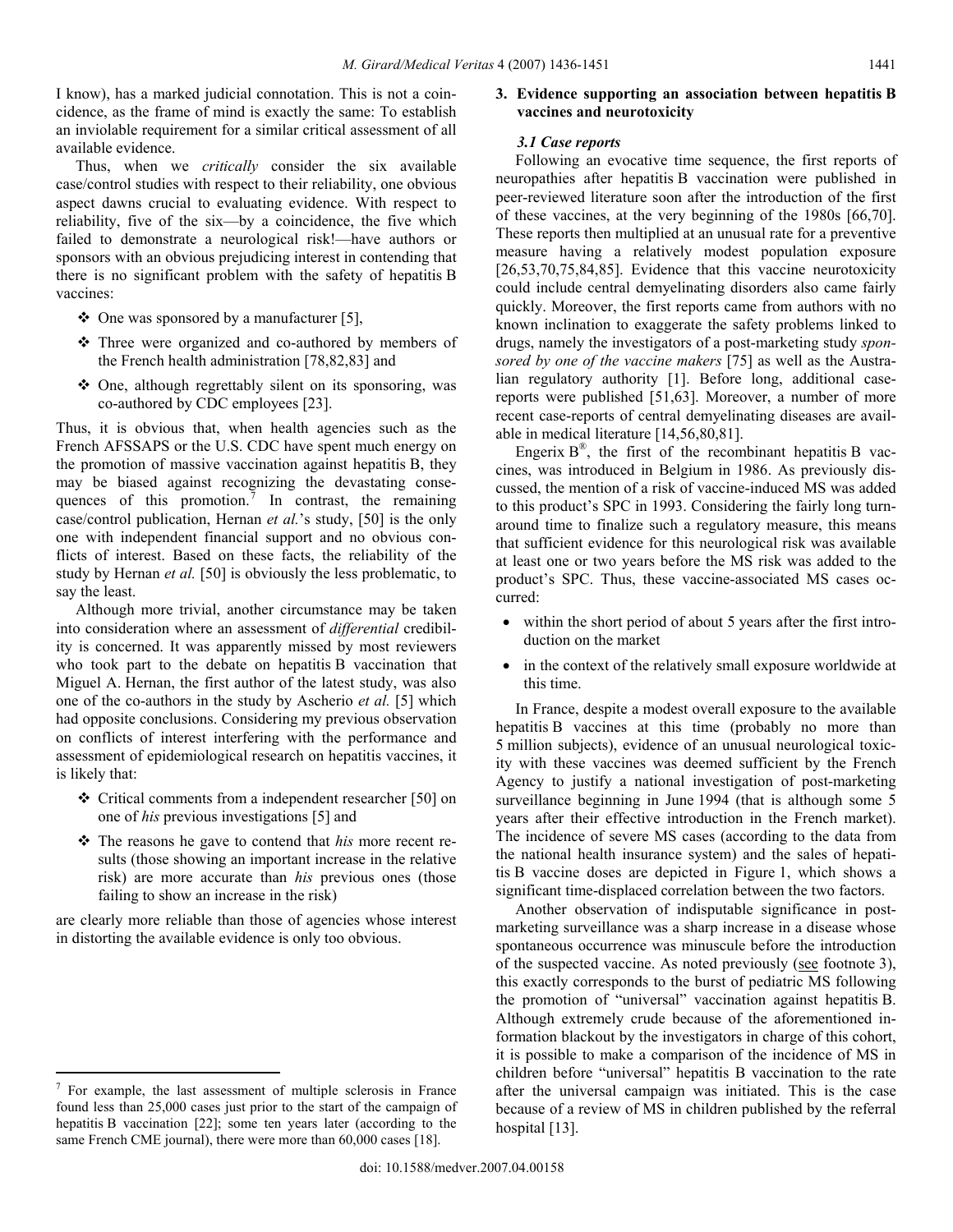Over a 20-year period (1966-1986), only 19 childhood cases were reported. In comparison, over the 14-year period (1990- 2004) for the new cohort, there were 472 cases reported. Without considering the possible prejudice of potentially unsound procedures for case exclusion, this increase corresponds to a nominal 25-fold increase in cases over a period that is 30% shorter in duration. These figures speak for themselves. With the baseline the occurrence of MS in young children being extremely rare (about 1 case per year), this dramatic 25-fold increase during a period where mass vaccination against hepatitis B was the most drastic change in the health environment gives enormous credibility to the hypothesis of neurotoxicity linked to *this* vaccine – and to this vaccine only.

 To my knowledge, Aventis-Pasteur, now Sanofi-Aventis, was the only manufacturer of a recombinant hepatitis B vaccine, to publish an assessment of its post-marketing safety data related to central demyelinating diseases [77]. Overall, the methodological credibility of this paper may be indirectly assessed by considering the authors' complete ignorance regarding both the data summarized in Figure 1 and the new epidemics of paediatric MS.

 In spite of these suggestive biases, an essential point which the authors seem to have overlooked should be emphasized (see their Table 1): between 1993 and 1998 the annual rate of reporting *related to the number of units sold* showed a 1 to 200 fold variation (between 0.03 to 6.11 cases per 100,000 doses), which was to be expected and reflected the inherently fluctuating character of the voluntary notification process. However, over the same period of time the annual rate of central demyelinating diseases only showed a 1- to 2-fold variation (between 0.34 and 0.81 cases per 100,000 doses). Such stability is highly significant given how difficult it is to make the diagnosis of such polymorphous diseases. It is all the more remarkable that over the same period of time the number of doses distributed also varied from 1 to 5 (from 1.67 to 8.77 million doses). In other words, the number of demyelinating pathologies *remains remarkably in step* with the number of units sold (which, limited to the vaccine of Aventis-Pasteur, confirms the data summarized in Figure 1). Historically, in drug monitoring, such a clear link between the frequency of a disease and the exposure to a drug (that is, the number of units sold) is considered **as a strong argument in favour of the drug-induced mechanism of the disease under examination.** 

<span id="page-6-1"></span><span id="page-6-0"></span> Since then, a paper based upon the spontaneous reports received by the French Agency and co-authored by its main experts [25] admitted, *after years of denial*, that the number of *reported* cases of demyelinating disorders in the subjects exposed to hepatitis B vaccine alone was already higher than the number of *expected* disorders in this population. Considering the huge percentage of underreporting usually observed in a country like France (probably less than one report out of 100 drug-induced reactions), which was dramatically boosted in the case-in-point by the sustained efforts of officials to mock any health professional stupid enough to believe in any toxic potential of the hepatitis B vaccines, this official acknowledgment—although coded— strongly supports a pessimistic assessment of the increased incidence of MS after the vaccination

campaign (see footnote [7](#page-5-1) and Fig. 1). <sup>[8](#page-6-0)</sup> Through 25 years of practice in drug safety, this is probably the first time I have seen a situation where the number of *spontaneous/voluntary* reports regarding a disease potentially induced by a drug is higher than the background noise of expected cases (when this background noise was not negligible; see footnote [3](#page-2-4)).

 Likewise, based upon the spontaneous/voluntary reports collected in the U.S., a paper by Geier and Geier shows a clear excess of demyelinating disorders in the VAERS data [30]. Fairly recent, and indubitably more rigorous than the French analysis solely done by rough counting [25], the statistical method used by the U.S. authors was based upon case/control comparisons with another vaccine as control. In a clear response to undue criticism regarding their previous work on the same database (see the preceding discussion of one of their MMR papers [33]), the authors remarked that this method was "similar to that used by the CDC" in a previous investigation.

 In its methodological simplicity, this body of observational evidence can be summarized, in what I have named *Epidemiology for Dummies* (in reference to the well-known series of books on computing), as: An elementary experiment in epidemiology can be carried out by anybody to get an idea of the scale of the health disaster caused by a campaign of hepatitis B vaccination.

 In France, just prior to this campaign, it was estimated that less than 25,000 persons suffered from MS [22]; given a total of more than 100,000 general practitioners (according to the *Ordre National des Médecins*), this means that a number of doctors—and this was true for myself—had *never*, in their professional lives, met a patient with MS. Nowadays however, at all social or professional levels, anybody—health professional or not—knows of *several* cases of MS in people around him/her. I am less informed on the situation abroad, but U.S. and U.K. colleagues have consistently told me about an overall perception of increasing frequency of MS, especially in those occupations exposed to this vaccination (e.g., nurses or medical students).

 Another epidemiological test "for the layman" is also quite evocative: Something you only observe under very specific conditions is not a "background noise" but a highly suggestive **signal**. Yet, from the very beginning the French health authorities have maintained that most cases of MS notified after vaccination were simply the « background noise » that could be expected in an exposed population including a large number of young women (including nurses, and nursing auxiliaries)<sup>[9](#page-6-1)</sup> given the natural distribution of the prevalence of this disease

<sup>&</sup>lt;sup>8</sup> An additional factor contributed to an unusually high rate of underreporting. Since, in many instances, the clinical manifestation of vaccine-induced MS may be quite late (some years after immunization), it is not a natural reflex for the attending physician to connect a delayedonset disease, like MS, with a drug that was administered some years before.

<sup>&</sup>lt;sup>9</sup> Prior to the mass campaign, under the influence of the self-interested manufacturers, hepatitis B vaccination was made mandatory in health occupations. As it happens, this regulation was not only unevenly applied but also applied far more stringently to lower socioeconomical groups (e.g., nurses, nursing auxiliaries, cleaning ladies) with a marked predominance of women.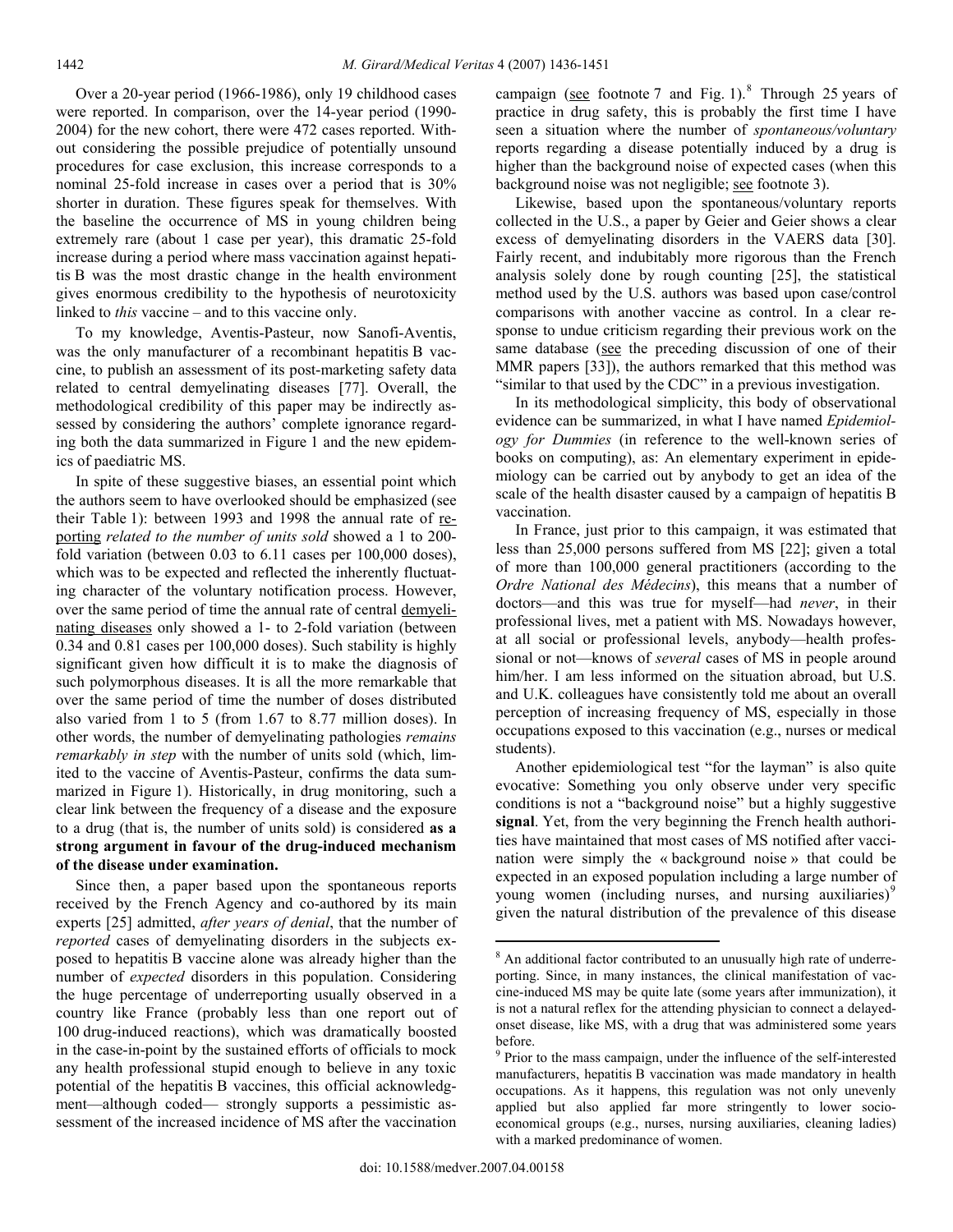(i.e., a peak in females around the age of 30). However, I obtained from one of my pharmaceutical clients a periodic safety update report on an oral contraceptive which covered a not insignificant sample of 70 million women-years. It was easy to verify that it contained *not one single notification* of MS. It is difficult to understand how a "background noise" should produce thousands of MS cases in a general population vaccinated against hepatitis B (including males, infants, children and elderly people) and *not even one report* after an exposure about  $250$  times greater<sup>[10](#page-7-0)</sup> (computed as person-day of treatment) in a population of young females where spontaneous MS reaches its peak. Obviously, in terms of "*Epidemiology for Dummies*," these vaccine-related MS cases are not a "background noise" but a highly suggestive **signal**.

## *3.2 Additional evidence from observation*

 Although I have not yet had the opportunity to publish these observations, in a number of cases of post-vaccine MS I had to assess, I retrospectively found a significant worsening of initial symptoms when vaccine boosters were administered. Technically these outcomes are:

- Referred to as "positive rechallenge" and
- Usually considered as strongly evocative of a drug causal relationship

by those who specialize in the study of drug-induced diseases.

 In a more systematic investigation, positive re-challenge, or significant exacerbation of symptoms following immunization, was also reported by Geier and Geier in another analysis from the VAERS [32].

#### *3.3 Case/control studies*

 $\overline{a}$ 

 Contrary to what was wrongly echoed by casual reviewers and as rightly pointed out for the first time by Ascherio *et al.* [5], it is <u>not</u> true that the 3 case/control studies [78,82,83] performed at the request of the French Agency failed to demonstrate an increase in the post-vaccine risk of demyelinating disease. Factually, they failed to demonstrate a *statistically significant* increase, although *each of them* did find an increase in the relative risk. For example, the first one [83] had a 0.30 power to detect a 2-fold increase in the risk (this means that if the risk of demyelinating disorder was no less than *doubled* by hepatitis B vaccination, the study had more than 2 chances in 3 *to miss* it…) However, this lack of statistical significance, *far from demonstrating anything about the absence of a vaccineinduced risk*, was simply an *expected* consequence of a recurrent lack of statistical power in the investigations performed by the French Agency.

 At the risk of appearing trivial, a few words on the basic notion of statistical power may be useful to clarify the issue, as the overwhelming silence on this striking recurrent weakness of the French case/control studies is staggering, and suggests, in most reviews, a veneer of statistical culture with poor grasp of its principles. Consider the following coin-toss example:

If, after tossing a coin 4 times, I obtain 75% of heads (3 heads/1 tails), nobody will conclude that the coin is distorted. But if I obtain *the same* result (75% of heads) after tossing the same coin 400,000 times (300,000 H/ 100,000 T), everybody will agree that there is a problem with the coin. Yet, "statistical power" is precisely the difference between these two experiments, that is the means used to discriminate between the simple effects of *chance* on the one hand (3 H/1 T) and those of a real *defect* in the way the coin was manufactured (300,000 H/100,000 T) on the other hand.

 Translated into terms of clinical or epidemiological research, the "statistical power" depends on the means the sponsor is willing to invest, especially as regards the number of included patients (which, by the way, is not the same parameter as the number of "cases" supposedly unacceptably small in the Hernan *et al*. study [50], discussed previously). Therefore, to remain with the same metaphor, the French Agency and its experts keep on claiming "nobody is stupid enough to contend that 3 heads/1 tail would mean that the coin is defective" (which is quite true); while ignoring the reality that they have *knowingly* not conducted the requisite studies required to determine the cause of the results obtained for the few cases examined, or, for the coin example, the reality that far more than four tosses are required to show whether or not the coin is actually "defective." On the other hand, this situation gives additional support to my previous comments about the problematic reliability of the French Agency as far as the assessment of hepatitis B vaccines is concerned. Furthermore, the failure of one [78] of the three French studies to be fully published in a peer-reviewed medical journal is, again, another worrying indicator of its lack of methodological quality.

 In the case of the study conducted under the sponsorship of a manufacturer (Ascherio *et al.* [5]), the major problems found in the published article were discussed in correspondence submitted by multiple authors [8,44,45,79]. Criticizing the procedures used for case exclusion, one of them asserted that the odds ratios should have been 1.9 (95-percent confidence interval: 1.1 to 3.3) rather than the published value of 0.7 and concluded that U.S. data were consistent with an "epidemiologically important increase in risk" [8].

 In the same line of thought, M. Hernan (who was a coauthor in the study by Ascherio et al. [5]) subsequently emphasized that the design used in the Ascherio et al. study might have downwardly biased odd ratios [50]. Likewise, Gout, a French neurologist who also took part in the abovementioned post-publication controversy in the NEJM columns [44], correctly remarked that Ascherio *et al.* only considered patients with a diagnosis of MS, "so they have excluded all possible central demyelinating events which can be either a first MS attack or a limited form of acute disseminated encephalomyelitis." [43] In addition, previous work by Ascherio *et al.*'s team [48] suggested that the incidence of MS was quite heterogeneous in both the cohorts they included. This marked heterogeneity is likely to have masked a modest increase in relative risk, which may have been, nonetheless, large enough to account for a major health problem after exposure of 30 million people. But, although unnoticed up till now, the main objection may be that a cohort of nurses should have been the last one would have thought of in order to investigate the neurological risk

<span id="page-7-0"></span><sup>&</sup>lt;sup>10</sup> Under the credible hypothesis that the French vaccinee received, on average, between 3 and 4 doses of the hepatitis B vaccine.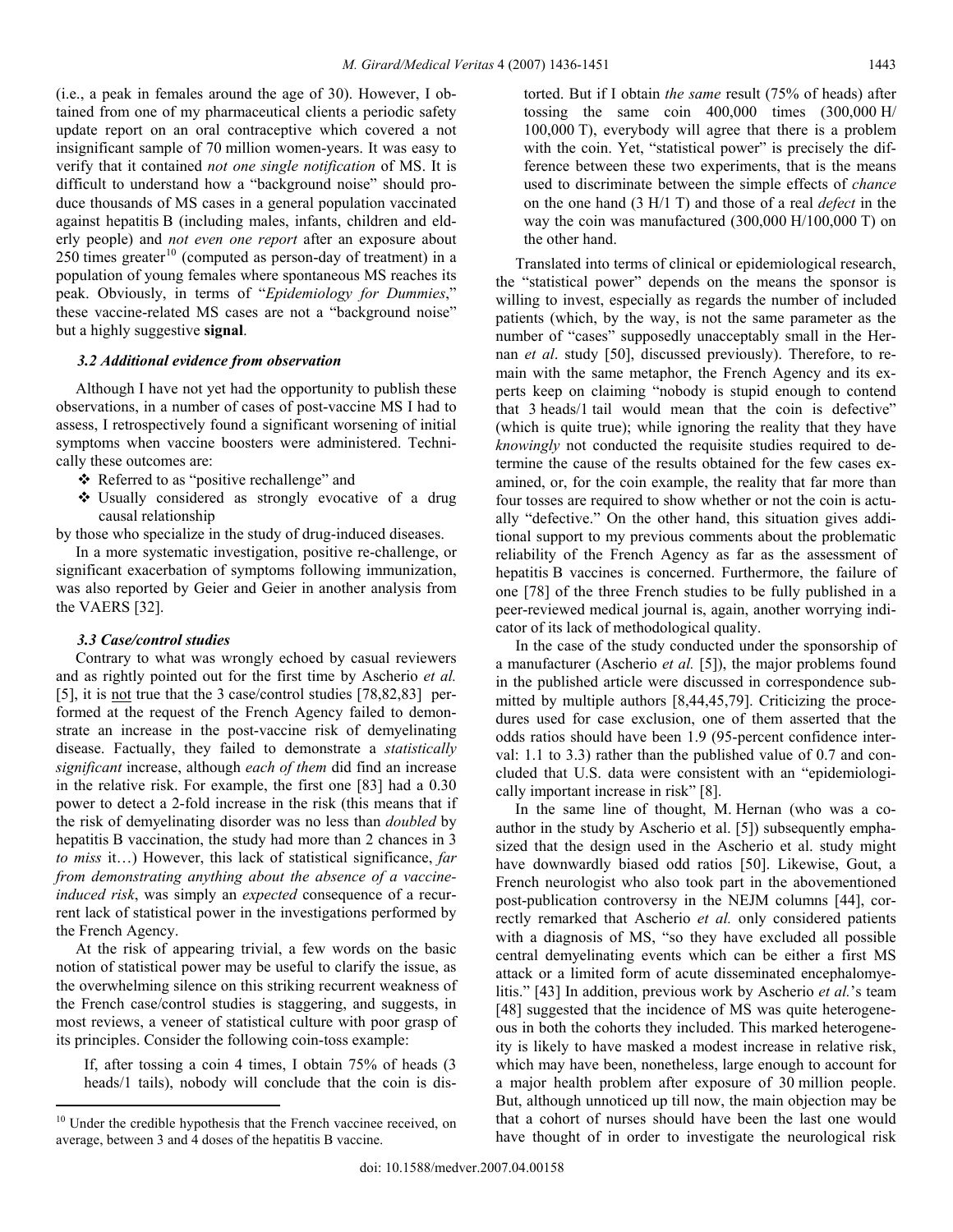from the HB vaccine. Indeed, as such immunization is more or less an occupational obligation, it was perfectly expectable that those with any neurological history or risk factor would be less likely to receive this vaccination; this was confirmed in the authors' Table 1, which showed that the percentage of hepatitis B vaccination history was only 43% in women with MS as compared to 60% in controls. In other words, there was a clear bias accounting for greater exposure to the investigated risk factor *in the controls* as compared to the cases. Finally, the overall percentage (40-60%) of HB vaccination in this population of U.S. nurses seemed rather low (and, in personal communications, experienced U.S. colleagues confirmed this point), raising doubts about the accuracy of the assessment of exposure.

 The fifth study [23] was performed by the American CDC and co-signed by authors whose previous involvement in favour of hepatitis B vaccination is notorious. In contrast with the usual requirements in medical publishing, they remained silent on the financial sponsoring of their investigation. The final paper was succinct on the methodology used, as well as on the issues of statistical power. Although their final presentation is a superb model of how to go about depriving any reader the slightest opportunity for independent data cross-checking, it remains possible (Table 1) to see that the cases included *had a more frequent family history of demyelinating and autoimmune diseases*, an astounding bias likely in itself to ruin any further analysis (inasmuch as the cases were, *for these reasons*, less likely to be vaccinated than the controls). On the other hand, the time windows retained to analyze the occurrence of a neuropathy after vaccination  $($  < 1 year, 1-5 years,  $>$  5 years) were absurd: as they did not correspond to anything medically sound  $(e.g., < 1$  year,  $< 5$  years,  $< 10$  years), the only explanation is that this unusual time division is probably an attempt to undermine the epidemiological evidence by inappropriate timedivision. Finally, in spite of all these methodological weaknesses and as rightly pointed out by Hernan *et al.* [50], the risk of optic neuritis or MS still revealed a nonsignificant increase 1 to 5 years after vaccination against hepatitis B—i.e., within the less incongruous time window (inasmuch as the results from 0 to 5 years after vaccination were inexplicably missing, although this time window was obviously the most expected from a clinical standpoint.)

 Finally, the sixth study [50]—coincidently, the only one to show a clear increase in the post-vaccinal risk—is also the only one whose financing is above suspicion and/or whose authors are without previous involvement in hepatitis B vaccine promotion. It is also the only one not to display obvious methodological flaws or medical absurdities, e.g., concerning the time windows under consideration or the assessment of cases. This high quality is further corroborated, in contrast, by the mediocrity to remain polite—of the critical comments directed against this investigation, examples of which were discussed previously. Moreover, I have been unable to find any critical comment that is likely to invalidate the conclusions, or undermine the significance, of this study. In addition, it is important to note that this investigation, *performed by an U.S. team on a database from the UK*, was a harsh blow to the continual, though unsubstantiated, comments by most health agencies, including the U.S. CDC, the WHO and the French Agency, that the idea of a specific toxicity with hepatitis B vaccine occurred only in France and, thereby, corresponded to a new "French paradox."

 Beyond the preceding demonstration that the Hernan *et al.* study was by far the only one to offer consistent indicators of overall —methodological and medical—reliability, a crucial statistical issue appears to have been missed since the publication of this latest investigation. Actually, as discussed previously, *in one way or another*, each of these six case/control studies showed some *increase* in the relative risk of neuropathy after vaccination, five of them only failed to find a relative risk that was statistically significant (although, according to one reasonable recalculation [8], the increase from the Ascherio *et al.* study [5] did achieve statistical significance).

 Yet, if the risk of inducing demyelinating neuropathy after vaccination were zero (i.e., the relative risk was 1.0), the theoretical probability of showing an increase in risk would have been 50%—exactly the same as the probability of showing a decrease in risk. To come back to the example of the coin, if the coin was not defective, the theoretical probability of getting more heads after six tosses would be exactly the same as the probability of getting more tails. However, if the coin were perfect, the probability of getting six heads after six tosses (i.e., of always observing an increase in risk) would only be 1/64, *which is highly significant from a statistical point of view*.

 In terms of the six "risk" studies, if hepatitis B vaccines left unaltered the risk of developing a central demyelinating neuropathy after immunization, the theoretical probability of having studies suggesting an increase in risk would have been 3/6 studies, and certainly not 6/6.

## *3.4 Additional studies*

 Frequently quoted as evidencing a lack of MS risk, a study by Zipp *et al.* [93] has all the appearances of a "fake": the successive data were inconsistent, the final publication carries no trace of a documented support by a manufacturer, and the figures given in Table 2 are obviously false. Moreover, including 65% of children in the population of a study aimed at studying a disease, MS, *which is almost never a paediatric disease*, looks more like a joke than an epidemiological investigation. In spite of its clear bias towards studies failing to show any increase in post-vaccine risk, the French Agency initially assessed this study as deserving to be "discarded" due to its to blatant inconsistencies (Feb 2000 communiqué).

 In the same communiqué, the methodological weaknesses of Sadovnick and Sheifele's paper [73] were also correctly emphasised by the French Agency. However, the final assessment that, *in spite of this*, their conclusions were "acceptable" was more likely to correspond to a Freudian slip (any conclusion confirming the vaccines safety is "acceptable") than to any sound evidence-based reasoning. Again, this telling admission adds to the evidence supporting my previous comments on the problematic reliability of the French Agency assessments as far as the safety of hepatitis B vaccines is concerned. In fact, my Figure 1, although related to different data, illustrates one of the main biases likely to distort Sadovnick and Scheifele's analysis, which was based upon a comparison between the situations before and after a vaccination program was implemented in a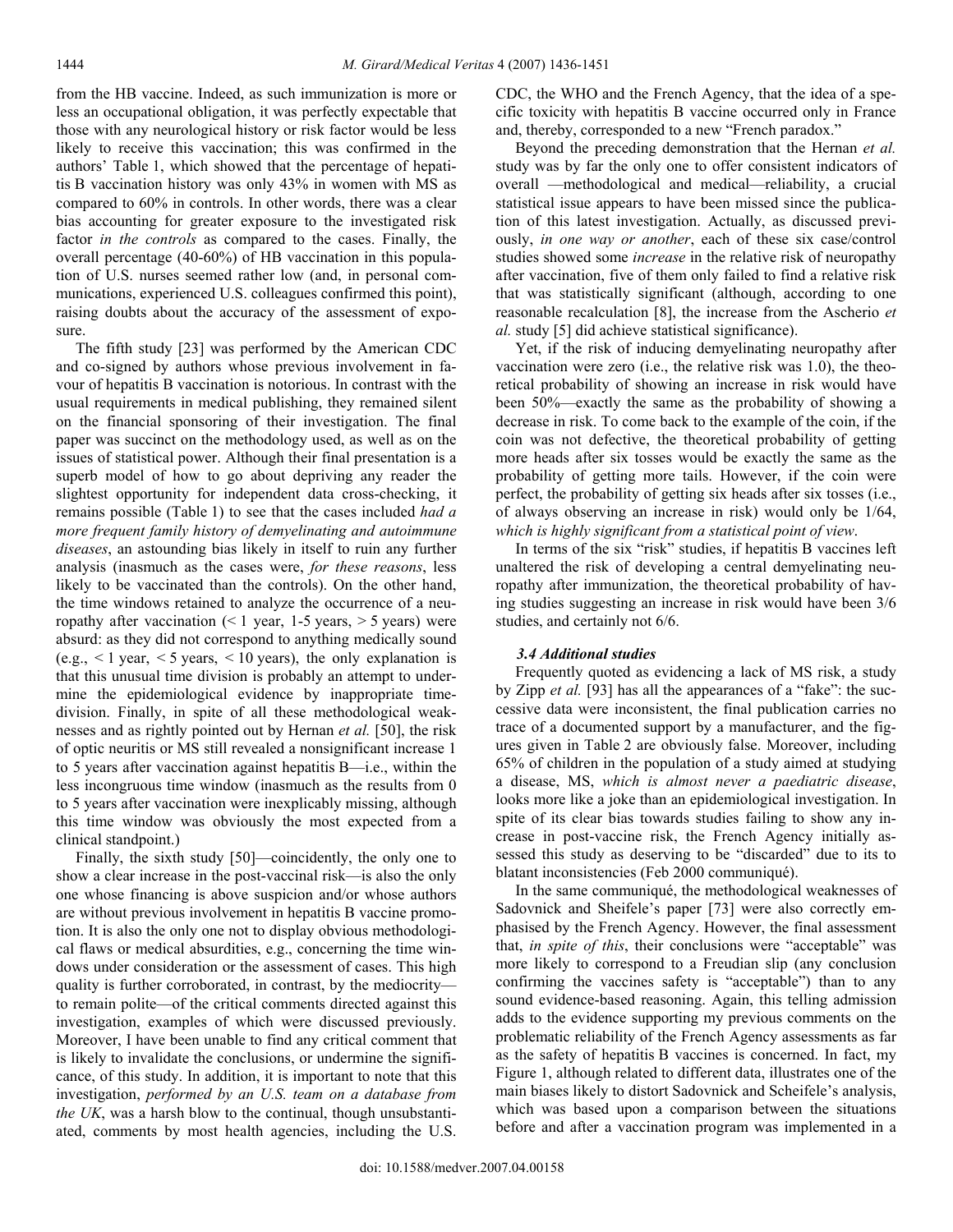region of Canada. In France, although launched in Sept 1994, the "universal" vaccination campaign was preceded by a clear increase in exposure. From the data given by Sadovnick and Scheifele, it is not possible to decide whether the implementation of a vaccination program was, or was not, associated with an actual increase in exposure since any such an implementation may initially simply correspond to an official acknowledgment of changing practices and not any significant increase in exposure. Additional weaknesses of this study were appropriately pointed out in a recent paper by Hernan and Jick [47].

# *3.5 Evidence supporting biological plausibility*

 In a recent paper [17], I summarized evidence supporting biological plausibility for hepatitis B vaccine inducing neurological disorders, including a impressive review by Faure [24] and a very interesting experiment by Poirriez about a case of myelitis [68] which, in parallel and independently, I was requested to assess.

 Since then, additional papers have added to the evidence showing biological plausibility for a potential of hepatitis B vaccines to induce auto-immune reactions [12,58]: for example, one of them [12] suggested that as many as 60% of hepatitis B recipients may develop transient antibodies that are reactive to both the hepatitis B surface antigen and myelin oligodendrocyte glycoprotein.

 It has to be emphasized that, quite early in some cases, warnings were issued by eminent scholars about a predictable potential of any hepatitis B vaccine to induce autoimmune hazards [52,94].

 Although limited in scope as the regulatory authority always refused its financial support for such an investigation, a preliminary French investigation suggested an overrepresentation of HLA-DR 15 (46%) and HLA-DQ 6 (59%) in 26 and 22 patients, respectively, suffering from MS after hepatitis B vaccination, as compared to expected frequencies of about 20% and 40% respectively (Le Houezec, personal communication).

 Finally, if confirmed by others, the personal observation of two American health professionals who worked in the same establishment and who also developed MS after being vaccinated at the same time (most probably from the same batch) could add credibility to Faure's hypothesis regarding the risk of MS and batch contamination by minute amounts of hepatitis B virus polymerase [24]. This is the case because, however tiny this contamination might be, such contamination would be more, or less, marked depending on the level present in the batch under consideration.

## *3.6 Summary of the epidemiological evidence*

 Although distinct and performed in a completely independent manner, at least 3 investigations strongly support an unusual potential of hepatitis B vaccines to induce central demyelinating disorders. Ranked by decreasing level of evidence, these are:

<span id="page-9-0"></span> The case/control study performed by Hernan *et al*. [50] within the UK General Practice Research Database (GPRD), a well-known epidemiological source extensively used in the field of drug safety, the relevance of which was never seriously challenged by health authori-

ties so long it was used by the same team to give reassuring conclusions on vaccines hazards [10,11,55];

- The case/control study performed by Geier and Geier [30] within the U.S. VAERS database, the main tool normally used by the FDA to offer the U.S. citizen children and newborns included—a long-term guarantee regarding the hazards of extensively administered vaccines for which evidence of safety from development does not extend beyond a few days of follow-up. As with the GPRD database, the relevance or reliability of the VAERS was never challenged by health authorities as long as the study findings could be used to "reassure the general public concerning the safety of a new vaccine;" [92]
- My own observational record of a significant surge in MS frequency [38,40], confirmed by leading French experts [18,22], whose association with exposure to hepatitis B vaccines cannot be denied (Figure 1).

 It is of paramount importance to understand that, even considered *separately* from each other, each of these pieces of evidence would be, in itself, "sufficient" to draw definitive conclusions, based on the epistemological framework of *comparative* evidence which underlines the present review. For example:

- The methodological robustness of Hernan *et al.*'s investigation [50] is at least comparable to that of Herbst *et al.* [46] which, for more than 30 years now, has been viewed as a milestone in pharmaco-epidemiology and the regulatory or judicial correlates of which have been unambiguous; on the other hand, epidemiological evidence stemming from the former study is also far above that leading to brutal withdrawal of dexfenfluramine the valvular hazards of which, to the best of my knowledge, relied on no formal investigation at the time of withdrawal.
- $\hat{\mathbf{v}}$  The reach and significance of the analysis performed by Geier and Geier [30] based upon spontaneous reports related to hepatitis B hazards go far beyond that normally deemed as acceptable to withdraw the anti-Parkinson's drug tolcapone [19] (see the preceding discussions); evidence from spontaneous reports in this regard is also much more consistent than that, say, which led to the withdrawal of cerivastatin in Aug,  $2001$ .<sup>[11](#page-9-0)</sup>
- My own interpretation of the observed surge in MS following "universal" vaccination, combined with a sharp increase of pediatric MS in an age group where the expected frequency of this disease was negligible, is consistent with major steps in the history of post-marketing surveillance, exemplified by the thalidomide [59,86], the aminorex [74,89] and the practolol precedents [35,65].

<sup>&</sup>lt;sup>11</sup> Since I was also commissioned as medical expert witness within the criminal inquiry opened into the hazards associated with cerivastatin, I can claim a minimal credibility in my respective assessment of the evidence corresponding to both stories.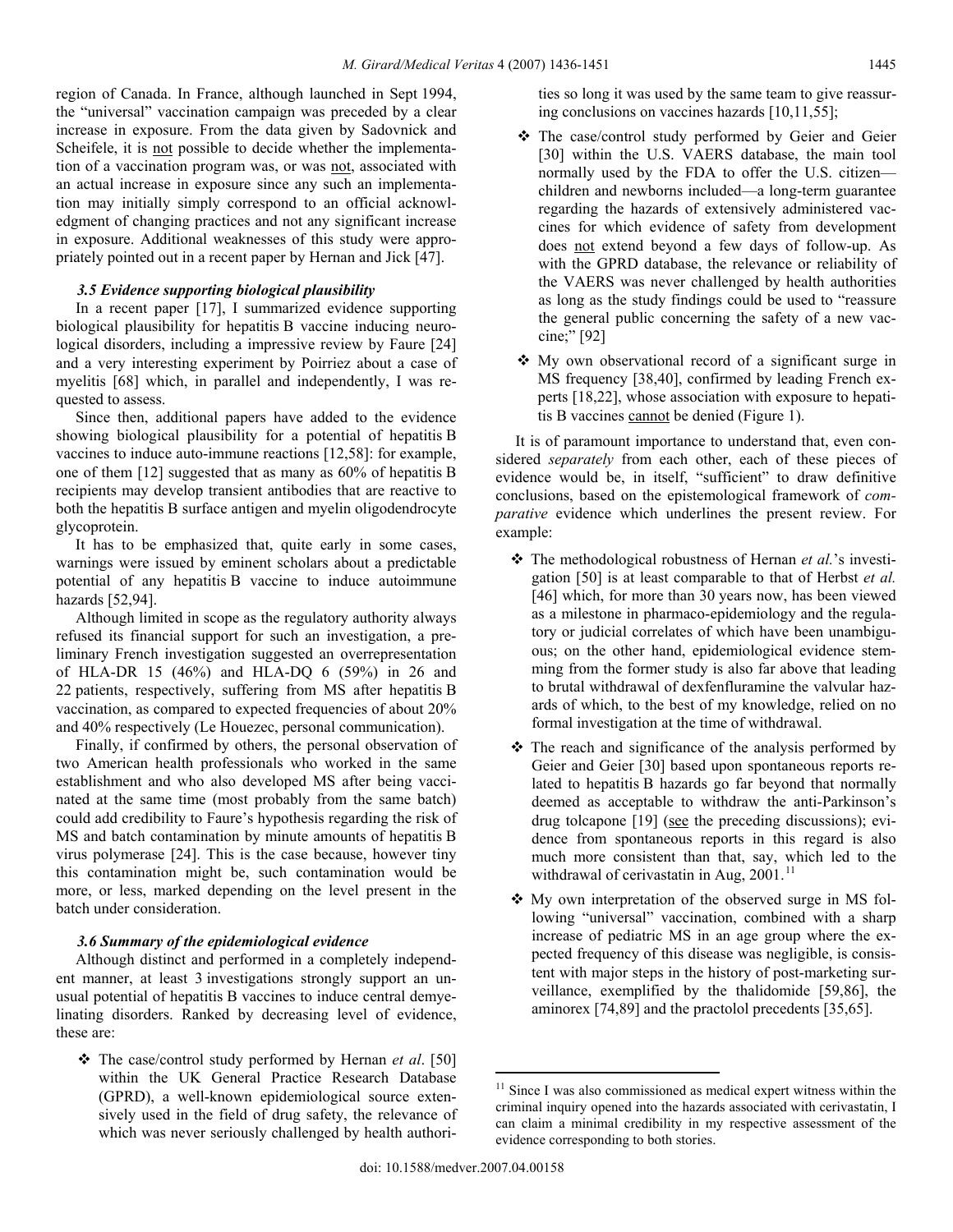Regarding frequencies, concern about the occurrence in the sole country of France of *hundreds* of reports about severe neurological complications occurring in people previously in perfect health is implicitly backed by the person chief responsible for the French epidemiological assessment of the potential hazards ascribable to hepatitis B vaccines who, just when the French universal campaign was launched, co-authored a paper contending that "receipt of more than *three* reports [worldwide, with any drug potentially targeted to sick people] is highly unlikely to be coincidental and constitutes an important signal requiring further investigations" [9].

 The relevance of this assertion for drug monitoring, in general, and subsequent regulation is confirmed by the previous example of tolcapone, where ten spontaneous reports worldwide (three of them published) were deemed as sufficient to withdraw this drug although it was targeted to quite severely disabled patients.

 Regarding causality, my concerns about the role of vaccines are also backed up by another paper co-authored (again: just prior to the vaccination campaign…) by the person responsible for the post-marketing surveillance of one of the hepatitis B vaccines available in France, the manufacturer of which subsequently published that paper which ignored the relevance of the dozens of MS reports it received after the administration of its vaccine [77]: "However, to reach causality certitude is the exception. When an adverse event shows itself in a repeatedly serious form, it is strongly advisable not *to waste undue time in pointless or endless investigation*. It may happen, therefore, that a drug is withdrawn more on a basis of high suspicion than of certainty" [6] (*italicization* added for emphasis). Once again, this resolute statement, the scope of which includes drugs administered to very ill patients, must certainly apply to teenagers in perfect health or to innocent newborns with a negligible risk of contracting a severe hepatitis B infection.

 Then, though each of the 3 previous pieces of evidence would be, *in itself*, sufficient to draw a conclusion, their intrinsic demonstrative power is emphatically reinforced by:

- Their striking convergence;
- Their association with multiple additional observations (published case reports, positive rechallenges); and
- Consistent evidence of biological plausibility.

 To sum up the epidemiological evidence, there is no room for doubt concerning an unusual potential of hepatitis B vaccines to induce central demyelinating disorders such as MS. The *objective* level of evidence in this regard is clearly far higher than the level of evidence that was:

- Previously accepted in situations requiring urgent regulatory measures or crucial decisions on compensation, as was the case for drugs such as thalidomide, aminorex, diethylstilbestrol, practolol, dexfenfluramine, and cerivastatin;
- $\triangle$  Accepted by national and international authorities as "sufficient" to register hepatitis B vaccines as safe and beneficial (in spite of major doubts about the frequency,

and the duration, of immune response, the inventory of which is outside of the scope of this paper).

## **4. Towards a characterization of money-driven medical controversies?**

 As everybody knows, sustained though it was, the conjecture about Fermat's last theorem stimulated the highest minds during centuries and contributed to major achievements in mathematics. But in medicine, the dynamics of controversies is the exact opposite, and, sadly, at odds with the fundamental principles of science.

 A disturbing illustration of this situation is offered by the striking similarity in the situations of those who most contributed to demonstrate the hazards of hepatitis B vaccines, regarding two key points of the dynamics of sciences: *the way they were published*, on the one hand, and *the refutations* they triggered on the other.

As far as the publication process is concerned, it suffices to:

- o Compare the unusual delay between the preliminary [49] and the final publication by Hernan *et al*. [50],
- o Notice that the journal which accepted the latter was in no way in the forefront of the controversy; and
- o Retrospectively reconstruct the difficulties met by the team in publishing the remarkable study they achieved.

 But when, *on a given topic*, editors have taken responsibility for adding to scientific confusion by publishing investigations of deplorable credibility [93], of very poor design [73] as well as blatantly biased editorials [7,34] or reviews [91], one wonders on what rational basis valuable contributions on the same subject might be rejected. The same holds true for the publications by Geier and Geier. Apart from personal communication confirming the fact, it is plain that their major publications did not appear in those journals which most contributed to undermining the credibility of serious concerns about the safety of hepatitis B vaccines. Finally, although the majority of my observations concerned the French situation, I have encountered the sustained impossibility of publishing these observations in French medical journals. For example, the figures from the health insurance were only published in international journals [17,38,40], and never in a French one. I have also related [38] the way that, for a paper that was accepted up to the normally irreversible process of the corrections of proofs (and after attribution of a d.o.i. for my paper), I was informed by *Vaccine's* editor that, based on "advice" he received, my contribution was to be rejected. Since that time, I have been awaiting additional comments concerning who was responsible for this "advice", while noticing, as potentially relevant, that my name is exactly the same as another Marc Girard, who is a famous champion of vaccination and a regular contributor to the journal *Vaccine*.

 As far as the process of refutation is concerned, I have already documented the excruciating mediocrity of the criticism directed toward the study by Hernan et al. [50]. To some extent, as noted previously, the failure of its detractors to come up with relevant criticism of this investigation is an indirect, but strong, indicator of this study's scientific quality.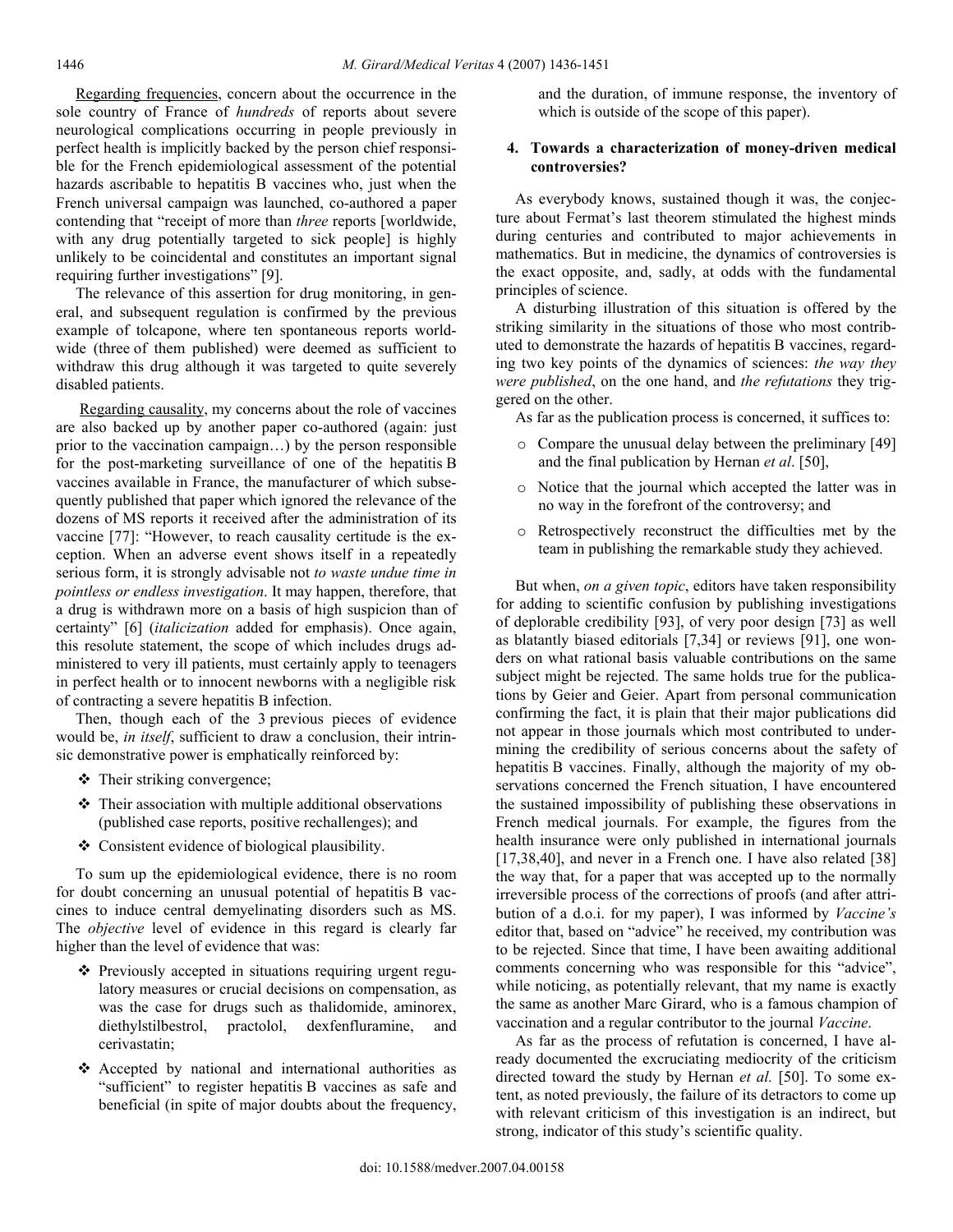Regarding the work by Geier and Geier, their detractors' tragic-comic reversal of opinion about the reliability of the VAERS database speaks for itself. Moreover, it is even more depressing that unsupportable reversal of opinion was supported by some of the highest—and most renowned—experts from the federal health agencies.

 Finally, the criticism related to my own observational work goes far beyond scientific inconsistencies to the point that the criticism proffered is a knowingly deliberate lie. As it happens, having ignored the trends displayed in Figure 1 and 2 for years, the French regulatory authority waited for me to mention them in my reports before challenging their significance on the grounds that, concerning a scheme of 100% reimbursement by the national health insurance, they only reflected the need for people suffering from MS to be registered in order to benefit from the new, but very expensive treatment by interferon beta. This knowingly false criticism was formally introduced in an expert report commended to the DGS (the French CDC) under the supervision of Prof. Dartigues (Feb. 2002), and then reiterated in the Public Hearing (Paris – Nov. 2004) triggered by the final publication of the Hernan *et al.* study [50]. This fabrication is now quoted by Courts to nonsuit plaintiffs filing claims for compensation after post-vaccine injury. However, this article is the first to establish that this denial was simply an obvious lie. As illustrated by Figure 3, which summarizes the French sales of interferon beta, it is plain that, for interferon products whose sales first began in 1996 and started to increase significantly within the period 1997-1998 and after, the increase in their usage certainly cannot account for an increasing trend in MS cases which is apparent even in the data prior to 1994 (see Fig.  $1^{12}$  $1^{12}$  $1^{12}$ ), more than 2 years before the sales of interferon-beta began (see Fig. 3).

 The involvement of the French health authority in such an indisputable manipulation is a stunning confirmation (if any is still needed) of the scale of the hepatitis B health catastrophe in France as well as of its determinism. Another convincing example was the "International Consensus Conference" (Paris, Sept. 10-11, 2003) which proved to become a pivotal element in the circular game of mutual reassurance being played by the French Agency, the U.S. CDC and the WHO (if nothing wrong was detected in France, there is no reason for concern in the U.S., and if these two countries of high exposure agree that the vaccine is safe, this may be extrapolated worldwide, hence to France—and to the U.S…) *None* of those investigators who documented safety concerns on the hepatitis B vaccines was ever informed about this conference, which was organized in the greatest secrecy and where, at length, the preliminary results from Hernan *et al.* [49] were presented by… R. Chen who co-authored the antagonistic study by DeStefano *et al.* [23]; whereas, the results of Geier and Geier [28,29,31], based upon spontaneous reporting, were presented by those governmental

 $\overline{a}$ 

French experts who, for years, had continually labored to deny evidence of a dramatic signal (Fig. 1). My own investigations were simply ignored, although the very idea of a "consensus conference" emerged as a direct response to a media scandal triggered by leaks from my reports commissioned by the criminal inquiry mentioned in the "Introduction." Evidence of rigging was so blatant with this conference that, in an action unusual for a scientist, I sent a note to the Prosecutor of Paris to warn him about the criminal potential of too predictable conclusions in terms of public health.

 In her recent book [4], M. Angell has convincingly showed that overall, pharmaceutical firms are not concerned with performing science. However, the hepatitis B story reveals that drug makers (and their traditional supporters in health agencies) go far beyond a simple disinterest for the scientific game, since, as this discussion has proven, they are knowingly *corrupting*  medical science's most sacred rules. In the field of pharmacy, the *publication process* has been restricted by their censure while their *refutation* of adverse findings ranges from nonsense to fabricated studies and knowing lies.

#### **5. Conclusion: Controversy** *versus* **evidence**

 Understood as a quest for the "best evidence", EBM may be a dangerous threat for the scientific status of medicine, as it is currently being used to: (a) justify arbitrary assessments of available investigations as "not best enough" and (b) to stimulate endless expectations about new results supposed to be better than those already at hand. However, as demonstrated by the hepatitis B story:

- Newer is not necessarily better and
- Those who have unlimited means to produce new contributions also have the power to:
	- Drown evidence into false controversies and
	- Severely restrict the potential for any individual to master the essentials of a given set of problems.

 With all due respect to their impressive achievements in the field of epidemiology and their indisputable intellectual integrity, it is a pity to read Hernan and his co-workers contending placidly that "any decision concerning hepatitis B vaccination needs to take into account the large benefits derived from the prevention of a common and potentially lethal infection" [50], or supporting the "conclusion that there is not enough evidence to establish the existence of an increased risk associated with hepatitis B in adults" [47]. This is the sad state of affairs for the hepatitis B vaccine because:

- Besides ample evidence casting serious doubts on the rates of responders, with respect to the relevance of the immune response in actually protecting against the disease as well as the duration of the response [60],
- *overall* statements of the supposed benefits of the hepatitis B vaccines are simply devoid of epidemiologic meaning. Although malnutrition is undoubtedly a major heath problem worldwide, nobody thinks this is a reason to incite U.S. teenagers to become closer to their fridge. Where is the difference with the hepatitis B?

<span id="page-11-0"></span><sup>&</sup>lt;sup>12</sup> The data in Figure 1 includes only "severe" MS cases recognised by the French national health insurance program. This means that, to interpret this data in terms of the date of first symptoms, the upper curve (that of MS) must be shifted to the left, which clearly underscores the reality that the beginning of the MS epidemic even predates the date when sale of interferon-beta was approved.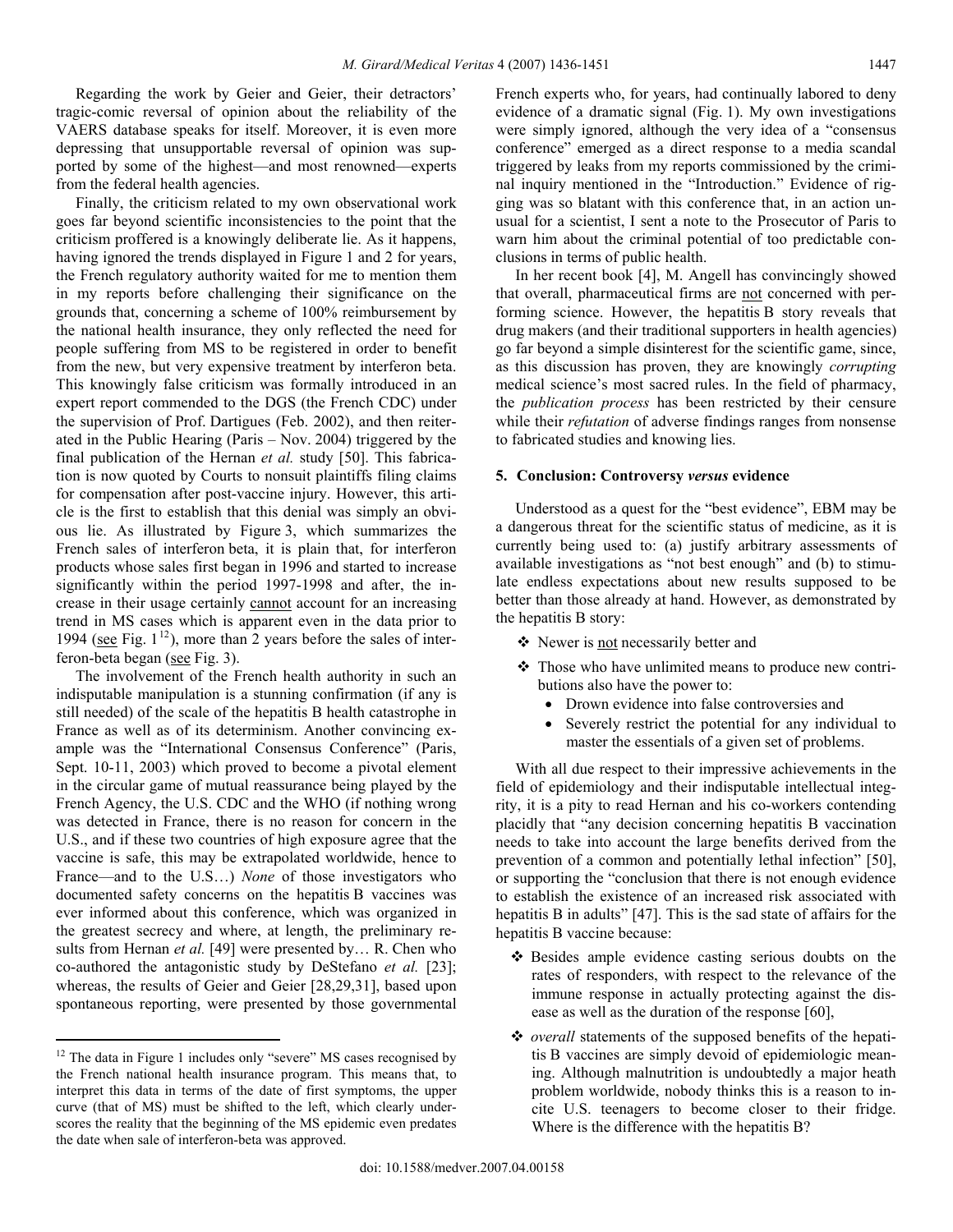Supporting this lack of sound medical science, I have published the first translation of an interview where, with amazing ingenuousness, a salesman for the manufacturer of the Engerix B vaccine claimed: "*We started increasing the awareness of the European Experts of the World Health Organization about hepatitis B in 1988*" [39]. It is good news for nobody that "experts" of the WHO need drug makers' salesmen to become "aware" of significant health problems all over the world…

 Even in the face of words of caution, the persistence in Hernan *et al*.'s references to the study by Zipp *et al*. [93] some six years after the French Agency (apparently the only agency to have had access to the inconsistent prepublished versions of this investigation), although not inclined to criticize studies favorable to the hepatitis vaccines, unambiguously acknowledged that the Zipp et al. study should be "discarded" is an eloquent confirmation of the dynamics of controversies on drugs. The picture is not likely to become clearer if "additional" data are still required and it proves impossible to discard those studies which do not meet elementary standards of scientific integrity (it was clear from the communiqué of the French Agency that this study was performed by the manufacturers, even though no acknowledgment of their support was made in the final publication).

 As illustrated by the case in point, this power of drug makers to create undue controversies by their unlimited potential to stimulate the production of papers devoid of any value is a complete perversion of the cardinal process of publication in sciences [41]. As such, it represents a major threat for the scientific status of medicine and calls for an proportionate reaction from the medical community. In addition, tolerating—or even fuelling—controversy while going on to prescribe is a dangerous betrayal of our fundamental Hippocratic principle.

 While our U.S. colleagues are observing an unprecedented drop in the frequency of breast cancer following a recent decrease in women's exposure to hormone replacement therapy [27], the present paper has shown that, up until now, the French governmental agencies have been content to use simple lies or other dissimulations to account for more than a doubling of the MS cases in young adults or for an outrageous outbreak of MS epidemics among small children. It is time, therefore, to consider seriously the impact of "controversial" drugs in terms of morbidity or mortality—even in populations supposedly at risk.

 As indicated in the "Introduction," I have probably spent some 5,000 hours studying the pharmaco-epidemiology of hepatitis B vaccines. Moreover, though this acknowledged involvement in the vaccines sector attracts questions or requests from colleagues or patients all over the world almost every day, I must confess that I feel completely unable to give authorized advice even on very closed issues, such as the MMR or mercury controversy. This concerning admission is another indicator of the way drug makers, in spite of their documented disinterest for science [4], have become past masters at perverting the game of Science by drowning evidence in an unending flood of self-serving controversy.

 The moral is quite simple: each time we acknowledge that "evidence is controversial", we celebrate the victory of those whose advantage is to hide evidence behind artificial controversy fuelled by the power of money.

 Finally, the moral of this moral is that, in any event where "controversy" is unavoidable, remember Hippocrates—and, in the meantime, avoid prescribing any of those drugs that are involved in any such "controversy." This will cool the zeal of drug makers (and their experts) for the endless production of inadequate or confusing data.

# **Acknowledgments**

 Many thanks to Prof. Anthony James and to the editors of *Medical Veritas* for their generous involvement in the linguistic improvement of this paper.

#### *Competing interest*

 Dr. Girard works as an independent consultant for the pharmaceutical industry, including (at least until recently) vaccine manufacturers and a number of their competitors.

#### **References**

- [1] ADRAC. Adverse Drug Reactions Bulletin 1990.
- [2] AFSSAPS. Vaccins contre l'hépatite B: résumé des débats de la Commission nationale de pharmacovigilance du 21 Sept. 2004. http://Agmed. Sante.Gouv.Fr/Htm/10/Filcoprs/040905.Pdf#Xml=Http://Recherche.Sante .Gouv.Fr/Search97cgi/S97\_Cgi?Action=View&VdkVgwKey=Http%3A% 2F%2Fagmed%2Esante%2Egouv%2Efr%2Fhtm%2F10%2Ffilcoprs%2F0 40905%2Epdf&Doctype=Xml&Collection=Afssaps&QueryZip=Hernan&
- [3] Alliance for Human Research Protection. Evidence: Why you should never trust new wonder drugs. 2007; http://www.ahrp.org/cms/content/ view/ 464–29/
- [4] Angell M. The Truth about the Drug Companies. How they deceive us and what to do about it. New York: Random House, Inc, 2004.
- [5] Ascherio A, Zhang SM, Hernan MA, Olek MJ, Coplan PM, Brodovicz K, Walker AM*l*. Hepatitis B vaccination and the risk of multiple sclerosis. N Engl J Med 2001 Feb. 1;344(5):327–32.
- [6] Auriche M, Loupi E. Does proof of causality ever exist in pharmacovigilance? Drug Saf 1993;9:230–5.
- [7] Banatvala J, Van Damme P, Emiroglu N. Hepatitis B immunisation in Britain: time to change? BMJ 2006;332:804–5.
- [8] Begaud B, Alperovitch A. Vaccinations and multiple sclerosis. N Engl J Med 2001;344:1793.
- [9] Begaud B, Moride Y, Tubert-Bitter P, Chaslerie A, Haramburu F. Falsepositives in spontaneous reporting: should we worry about them? Br J Clin Pharmacol 1994;38:401–4.
- [10] Black C, Kaye JA, Jick H. Relation of childhood gastrointestinal disorders to autism: nested case-control study using data from the UK General Practice Research Database. BMJ 2002;325:419–21.
- [11] Black C, Kaye JA, Jick H. MMR vaccine and idiopathic thrombocytopaenic purpura. Br J Clin Pharmacol 2003; 55:107–11.
- [12] Bogdanos DP, Smith H, Ma Y, Baum H, Mieli-Vergani G, Vergani D. A study of molecular mimicry and immunological cross-reactivity between hepatitis B surface antigen and myelin mimics. Clin Dev Immunol 2005;  $12.217 - 24$
- [13] Boutin B, Esquivel E, Mayer M, Chaumet S, Ponsot G, Arthuis M. Multiple sclerosis in children: report of clinical and paraclinical features of 19 cases. Neuropediatrics 1988;19:118–23.
- [14] Cabrera-Gomez JA, Echazabal-Santana N, Garcia Gonzalez L, Ramos Cedeno AM, Rodriguez Rogue MO, Lopez Hernandez O, Cabrera Nunez JA, Gonzalez De La Nuez J, Tellez L. A severe episode in a patient with recurrent disseminated acute encephalitis due to vaccination against hepatitis B. For or against vaccination? [Spanish] Rev Neurol 2002 Beb. 16- 28;34(4):358–63.
- [15] Carr NJ, Burke MM, Corbishley CM, Suarez V, McCarthy KP. The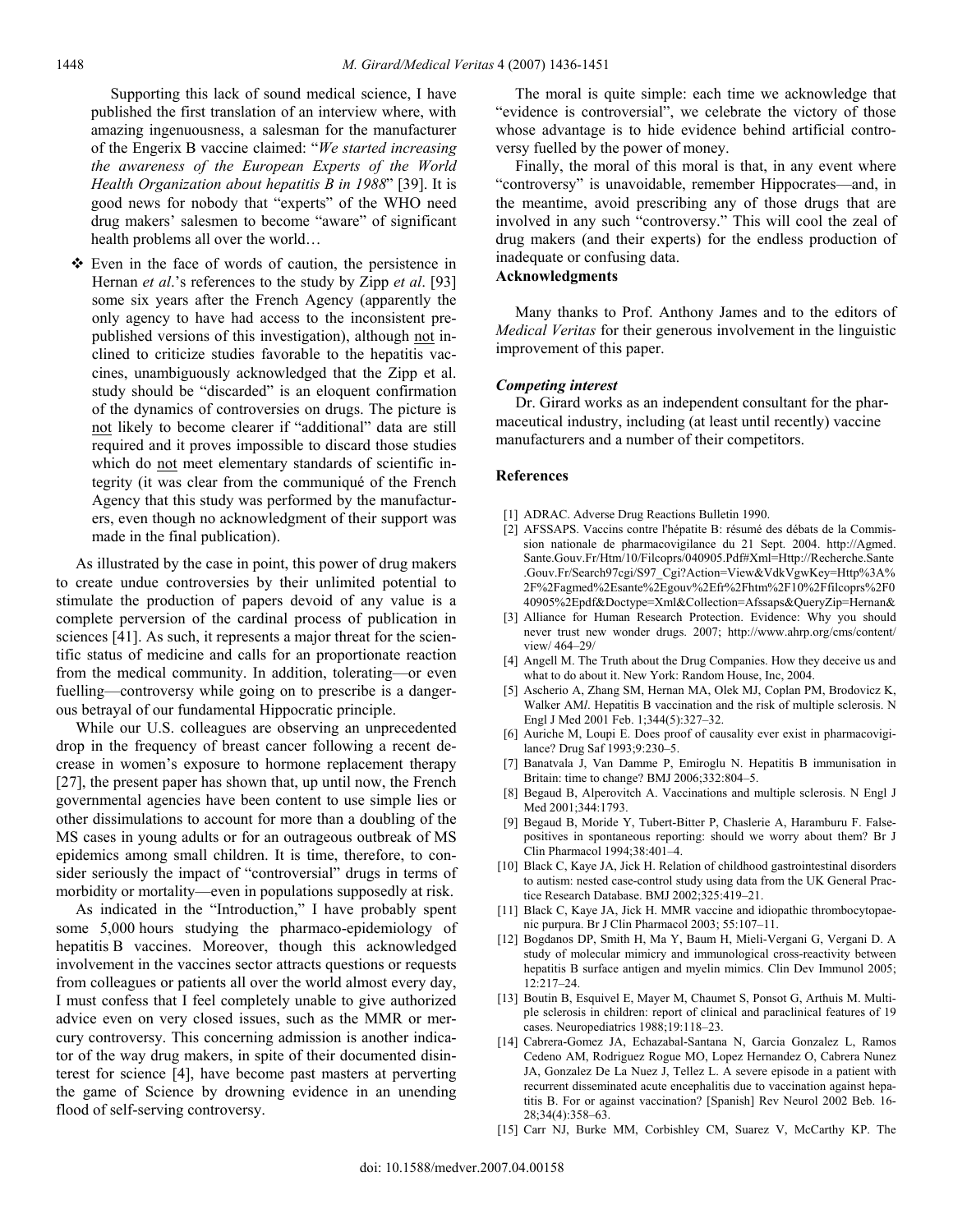autopsy: lessons from the National Confidential Enquiry into Perioperative Deaths. J R Soc Med 2002;95:328–30.

- [16] CDC. Response to Neurology article entitled, *Recombinant hepatitis B vaccine and the risk of multiple sclerosis*. Immunization Update 2004; http://www.cdc.gov/nip/news/newsltrs/imwrks/2004/200409.htm#other.
- [17] Comenge Y, Girard M. Multiple sclerosis and hepatitis B vaccination: Adding the credibility of molecular biology to an unusual level of clinical and epidemiological evidence. Med Hypotheses 2006; 66:84–6.
- [18] Confavreux C, Ginoux L. Scléroses en plaques. Rev Prat 2002;52:529–37.
- [19] CSM. Withdrawal of tolcapone (Tasmar). Currents Problems 1999; 1.
- [20] Day M. Journals are not doing enough to protect themselves from fraud. BMJ 2006;332:628-b.
- [21] de Laat W, Raff WK. Epidemiology on trial. Lancet 2002;360:1611–2.
- [22] Delasnerie-Laupretre N, Alperovitch A. Epidémiologie de la sclérose en plaques. Rev Prat 1991;41:1884–7.
- [23] DeStefano F, Verstraeten T, Jackson LA, Okoro CA, Benson P, Black SB, Shinefield HR, Mullooly JP, Likosky W, Chen RT *et al.* Vaccinations and risk of central nervous system demyelinating diseases in adults. Arch Neurol 2003 Apr.;60(4):504–9.
- [24] Faure E. Multiple sclerosis and hepatitis B vaccination: Could minute contamination of the vaccine by partial Hepatitis B virus polymerase play a role through molecular mimicry? Med Hypotheses 2005;65:509–20.
- [25] Fourrier A, Begaud B, Alperovitch A, Verdier-Taillefer MH, Touze E, Decker N, Imbs JL. Hepatitis B vaccine and first episodes of central nervous system demyelinating disorders: a comparison between reported and expected number of cases. Br J Clin Pharmacol 2001 May;51(5):489–90.
- [26] Fures J, Boucher D. Safety of hepatitis B vaccine. Can Med Assoc J 1983;129:17–8.
- [27] Gandey A. Sudden decline in breast cancer could be linked to HRT. Medscape 2007; Available online at http://www.medscape.com/viewarti cle/549425 Last accessed on March 25, 2007.
- [28] Geier DA, Geier MR. Hepatitis B vaccination and arthritic adverse reactions: a followup analysis of the Vaccine Adverse Events Reporting System (VAERS) database. Clin Exp Rheumatol 2002;20:119.
- [29] Geier DA, Geier MR. Chronic adverse reactions associated with hepatitis B vaccination. Ann Pharmacother 2002; 36:1970–1.
- [30] Geier D, Geier M. A case-control study of serious autoimmune adverse events following hepatitis B immunization. Autoimmunity 2005; 38:295– 301.
- [31] Geier MR, Geier DA. Hepatitis B vaccination safety. Ann Pharmacother 2002;36:370–4.
- [32] Geier MR, Geier DA. A case-series of adverse events, positive rechallenge of symptoms, and events in identical twins following hepatitis B vaccination: analysis of the Vaccine Adverse Event Reporting System (VAERS) database and literature review. Clin Exp Rheumatol 2004; 22:749–55.
- [33] Geier M, Geier DA. Pediatric MMR vaccination safety. International Pediatrics 2003;18:108–13.
- [34] Gellin BG, Schaffner W. The risk of vaccination—The importance of "negative" studies. N Engl J Med 2001;344:372–3.
- [35] Girard M. Testing the methods of assessment for adverse drug reactions. Adverse Drug React Acute Poisoning Rev 1984;4:237–42.
- [36] Girard M. L'intégrisme causal, avatar de l'inégalité des armes? Recueil Dalloz 2005;2620–1.
- [37] Girard M. Reformulating the principles of Hippocrates. Medical Veritas 2005 Nov.;2(2):721.
- [38] Girard M. Vaccination and auto-immunity: reassessing evidence. Medical Veritas 2005 Nov.;2(2):549–54.
- [39] Girard M. World Health Organization Vaccine Recommendations: Scientific Flaws, or Criminal Misconduct. American Journal of Physicians and Surgeons 2005;11:22–3.
- [40] Girard M. Autoimmune hazards of hepatitis B vaccine. Autoimmun Rev 2005;4:96–100.
- [41] Girard M. Being or not being an "activist", that is the question. Medical Veritas 2006 Nov.;3(2):1214–5.
- [42] Girard M. Scientific integrity: Truth versus method. Alliance for Human Research and Protection 2006. Available online at http://www.ahrp.org /cms/content/view/59-80/
- [43] Gout O. Vaccinations and multiple sclerosis. Neurological Sciences 2001; 22:151–4.
- [44] Gout O. Vaccinations and multiple sclerosis. N Engl J Med 2001; 344:1794.
- [45] Hanslik T, Viboud C, Flahaut A. Vaccinations and multiple sclerosis. N Engl J Med 2001;344:1793–4.
- [46] Herbst AL, Ulfelder H, Poskanzer DC. Adenocarcinoma of the vagina. Association of maternal stilbestrol therapy with tumor appearance in young women. N Engl J Med 1971;284:878–81.
- [47] Hernan MA, Jick SS. Hepatitis B vaccination and multiple sclerosis: the jury is still out. Pharmacoepidemiol Drug Saf 2006;15:653–5.
- [48] Hernan MA, Olek MJ, Ascherio A. Geographic variation of MS incidence in two prospective studies of U.S. women. Neurology 1999;53:1711–8.
- [49] Hernan M, Jick S, Olek M, Ascherio A, Jick H. Recombinant hepatitis B vaccine and the risk of multiple sclerosis. Pharmacoepidemiology and Drug Safety 2003;12:S59–S60.
- [50] Hernan M, Jick S, Olek M, Jick H. Recombinant hepatitis B vaccine and the risk of multiple sclerosis. A prospective study. Neurology 2004; 63:838–42.
- [51] Herroelen L, de Keyser J, Ebinger G. Central-nervous-system demyelination after immunisation with recombinant hepatitis B vaccine [see comments]. Lancet 1991;338:1174–5.
- [52] Hilleman M. Human retroviruses, cancer and AIDS: approaches to prevention and therapy. 1988;71:291–311.
- [53] Inoue A, Tsukada N, Koh CS, Yanagisawa N. Chronic relapsing demyelinating polyneuropathy associated with hepatitis B infection. Neurology 1987;37:1663–6.
- [54] Kaduszkiewicz H, Zimmermann T, Beck-Bornholdt HP, van den Bussche H. Cholinesterase inhibitors for patients with Alzheimer's disease: systematic review of randomised clinical trials. BMJ 2005;331:321-7.
- [55] Kaye JA, del Mar Melero-Montes M, Jick H. Mumps, measles, and rubella vaccine and the incidence of autism recorded by general practitioners: a time trend analysis. BMJ 2001;322:460–3.
- [56] Konstantinou D, Paschalis C, Maraziotis T, Dimopoulos P, Bassaris H, Skoutelis A. Two episodes of leukoencephalitis associated with recombinant hepatitis B vaccination in a single patient. Clin Infect Dis 2001; 33:1772-3.
- [57] Lévi-Strauss C. La pensée sauvage. Paris: Plon, 1962.
- [58] Martinuc Porobic J, Avcin T, Bozic B, Kuhar M, Cucnik S, Zupancic M, Prosenic K, Kveder T, Rozman B. Anti-phospholipid antibodies following vaccination with recombinant hepatitis B vaccine. Clin Exp Immunol 2005 Nov.;142(2):377–80.
- [59] McBride W. Thalidomide and congenital abnormalities. Lancet 1961; ii:1358.
- [60] Medical Veritas Editorial Staff. Hepatitis B vaccination: CDC public relations (PR) material vs *Medical Veritas*® rebuttal. Medical Veritas 2005 Apr.;2(1):420–8.
- [61] Moncrieff J, Kirsch I. Efficacy of antidepressants in adults. BMJ 2005; 331:155–7.
- [62] Moynihan R, Cassels A. Selling sickness. How drug companies are turning us all into patients. Crows Nest: Allen & Unwin, 2005.
- [63] Nadler JP. Multiple sclerosis and hepatitis B vaccination [letter]. Clin Infect Dis 1993; 17:928–9.
- [64] Nakao MA, Axelrod S. Numbers are better than words. Verbal specifications of frequency have no place in medicine. Am J Med 1983;74:1061–5.
- [65] Nicholls JT. Adverse effects of practolol. Ann Clin Res 1976; 8:229–31.
- [66] Nutini MT, Marie F, Loucq C*,* Tron F. Hepatitis B vaccine: clinical experience and safety. Lancet 1983 Dec. 3;2(8362):1301.
- [67] Piaggio E, Ben Younes A, Desbois S, Gout O, Tourbah A, Lyon-Caen O, Liblau RS. Hepatitis B vaccination and central nervous system demyelination: an immunological approach. J Autoimmun 2005 Feb.;24(1)::33–7.
- [68] Poirriez J. A preliminary experiment of absorption of antinuclear antibodies by the hepatitis B vaccine components, in a case of neurolupus. Vaccine 2004; 22:3166–8.
- [69] Ranstam J, Buyse M, George SL, Evans S, Geller NL, Scherrer B, Lesaffre E, Murray G, Edler L, Hutton JL, Colton T, Lachenbruch P. Fraud in medical research: An international survey of biostatisticians. Control Clin Trials 2000 Oct.;21(5):415–27.
- [70] Ribera E, Dukta A. Polyneuropathy associated with administration of hepatitis B vaccine. N Engl J Med 1983;309:614.
- [71] Rodriguez LA, Patrignani P. The ever growing story of cyclo-oxygenase inhibition. Lancet 2006;368:1745–7.
- [72] Sackett DL, Rosenberg WM, Gray JA, Haynes RB, Richardson WS. Evidence based medicine: what it is and what it isn't. BMJ 1996;312:71– 2.
- [73] Sadovnick AD, Scheifele DW. School-based hepatitis B vaccination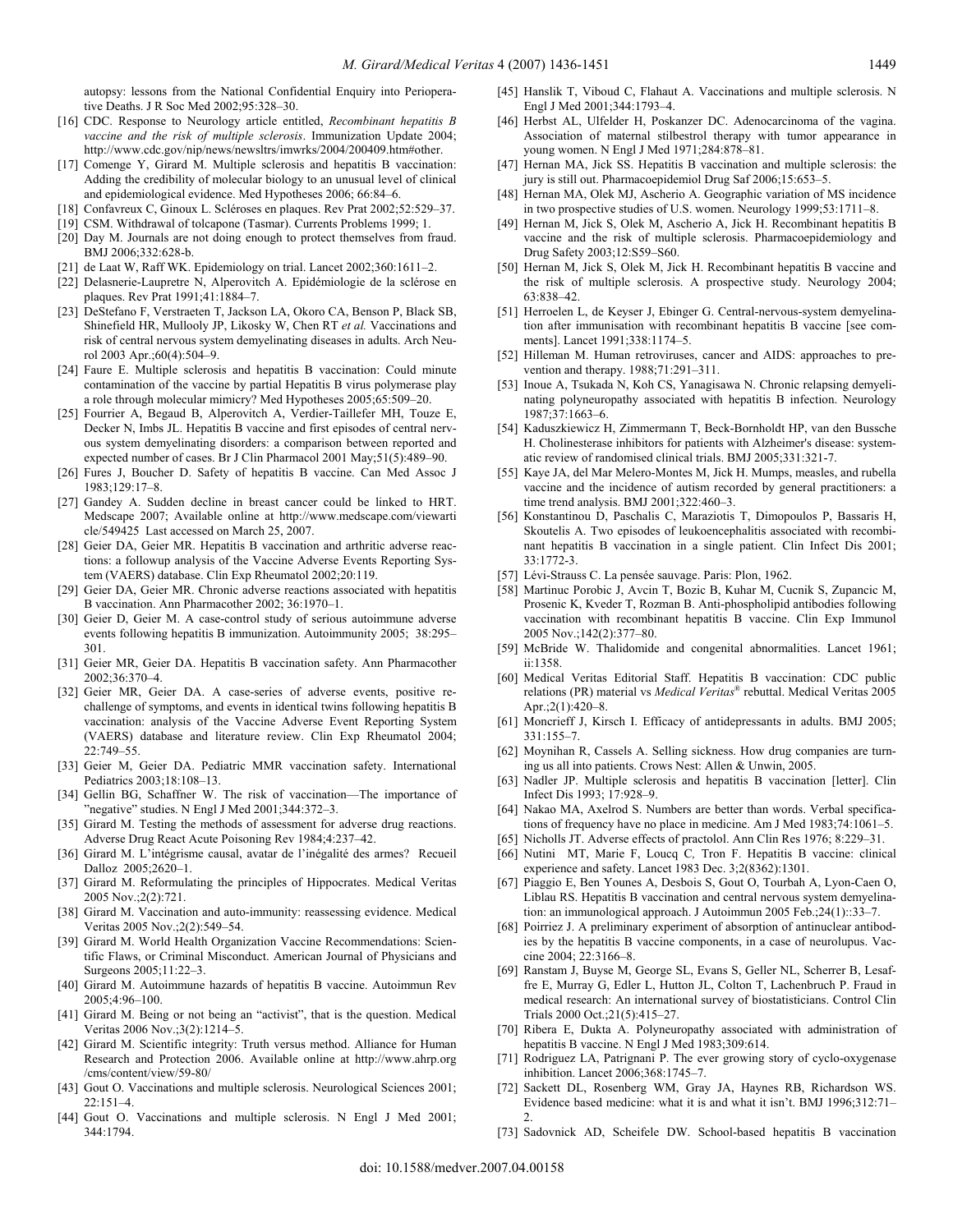programme and adolescent multiple sclerosis [letter]. Lancet 2000; 355:549–50.

- [74] Seiler KU. Aminorex and pulmonary circulation. Arzneimittelforschung 1975;25:837.
- [75] Shaw FE, Graham DJ, Guess HA, Milstien JB, Johnson JM, Schatz GC, Hadler SC, Kuritsky JN, Hiner EE, Bregman DJ, *et al*. Postmarketing surveillance for neurologic adverse events reported after hepatitis B vaccination. Experience of the first three years. Am J Epidemiol 1988 Feb.;127(2):337–52.
- [76] Smith R. Doctors are not scientists. BMJ 2004; 328:0-h.
- [77] Soubeyrand B, Boisnard F, Bruel M, Debois H, Delattre D, Gauthier A, Soum S, Thebault C. Central nervous system demyelinating disease following hepatitis B vaccination with GenHevac B. Review of ten years of spontaneous notifications (1989-1998). [French] Presse Med 2000 Apr.  $15:29(14):775-80$
- [78] Sturkenboom M, Abenhaim L, Wolfson C *et al*. Vaccination, demyelination and multiple sclerosis study (VDAMS). A population-based study in the UK. Pharmacoepidem. Drug Safety 1999;8(suppl 2):S170–1.
- [79] Sturkenboom MCJM, Fourrier A. Vaccinations and multiple sclerosis. N Engl J Med 2001; 344:1794.
- [80] Terney D, Beniczky S, Barsi P, Kondakor I, Perenyi J, Faludi B, Szapper M, Vecsei L. Multiple sclerosis after hepatitis B vaccination in a 16-yearold patient. Chin Med J (Engl) 2006 Jan. 5;119(1):77–9.
- [81] Tourbah A, Gout O, Liblau R, Lyon-Caen O, Bougniot C, Iba-Zizen MT, Cabanis EA. Encephalitis after hepatitis B vaccination: recurrent disseminated encephalitis or MS?. Neurology 1999 Jul. 22;53(2):396–401.
- [82] Touzé E, Fourrier A, Rue-Fenouche C, Ronde-Oustau V, Jeantaud I, Begaud B, Alperovitch A. Hepatitis B vaccination and first central nervous system demyelinating event: a case control study. Neuroepidemiology 2002 Jul.-Aug.;21(4):180–6.
- [83] Touzé E, Gout O, Verdier-Taillefer MH, Lyon-Caen O, Alperovitch A. The first episode of central nervous system demyelinization and hepatitis

B virus vaccination. [French] Rev Neurol (Paris) 2000;156:242–6.

- [84] Tsukada N, Koh CS, Inoue A, Yanagisawa N. Demyelinating neuropathy associated with hepatitis B virus infection. Detection of immune complexes composed of hepatitis B virus surface antigen. J Neurol Sci 1987; 77:203–16.
- [85] Tuohy P. Guillain Barre syndrome following immunization with synthetic hepatitis B. N Z Med J 1989;102:114–5.
- [86] von Lenz W. Die Thalidomide embryopathy. Dtsch Med Wochenschr 1961;86:2555.
- [87] Wadman M. Painkiller in the dock. Nature 2005;436:459.
- [88] WHO. WHO Global Advisory Committee on Vaccine Safety: response to the paper by MA Hernan *et al.* in Neurology 14 Sept. 2004, "Recombinant hepatitis B vaccine and the risk of multiple sclerosis."
- [89] Widgren S. Pulmonary hypertension related to aminorex intake. Histologic, ultrastructural, and morphometric studies of 37 cases in Switzerland. Curr Top Pathol 1977;64:1–64.
- [90] World Health Organization Global Advisory Committee on Vaccine Safety. Response to the paper by MA Hernán *et al.* in Neurology Sept. 14, 2004, "Recombinant Hepatitis B Vaccine and the Risk of Multiple Sclerosis". http://Www.Who.Int/Vaccine\_Safety/Topics/Hepatitisb/Multiple\_ Sclerosis/Sep\_04/En/Index.Html
- [91] Wraith DC, Goldman M, Lambert PH. Vaccination and autoimmune disease: what is the evidence? Lancet 2003; 362:1659–66.
- [92] Zhou W, Pool V, Iskander JK, English-Bullard R, Ball R, Wise RP, Haber P, Pless RP, Mootrey G, Ellenberg SS, Braun MM, Chen RT. Surveillance for safety after immunization: Vaccine Adverse Event Reporting System (VAERS)--United States, 1991-2001. MMWR Surveill Summ 2003 Jan. 24;52(1):1–24.
- [93] Zipp F, Weil JG, Einhaupl KM. No increase in demyelinating diseases after hepatitis B vaccination [letter]. Nat Med 1999;5:964–5.
- [94] Zuckerman A. Hepatitis vaccine: a note of caution. Nature 1975;255:104– 5.

**Figure 1.** Sales of hepatitis B vaccine in France as compared to the frequency of severe multiple sclerosis,1982-2000 (Data from the French health-insurance system)



doi: 10.1588/medver.2007.04.00158